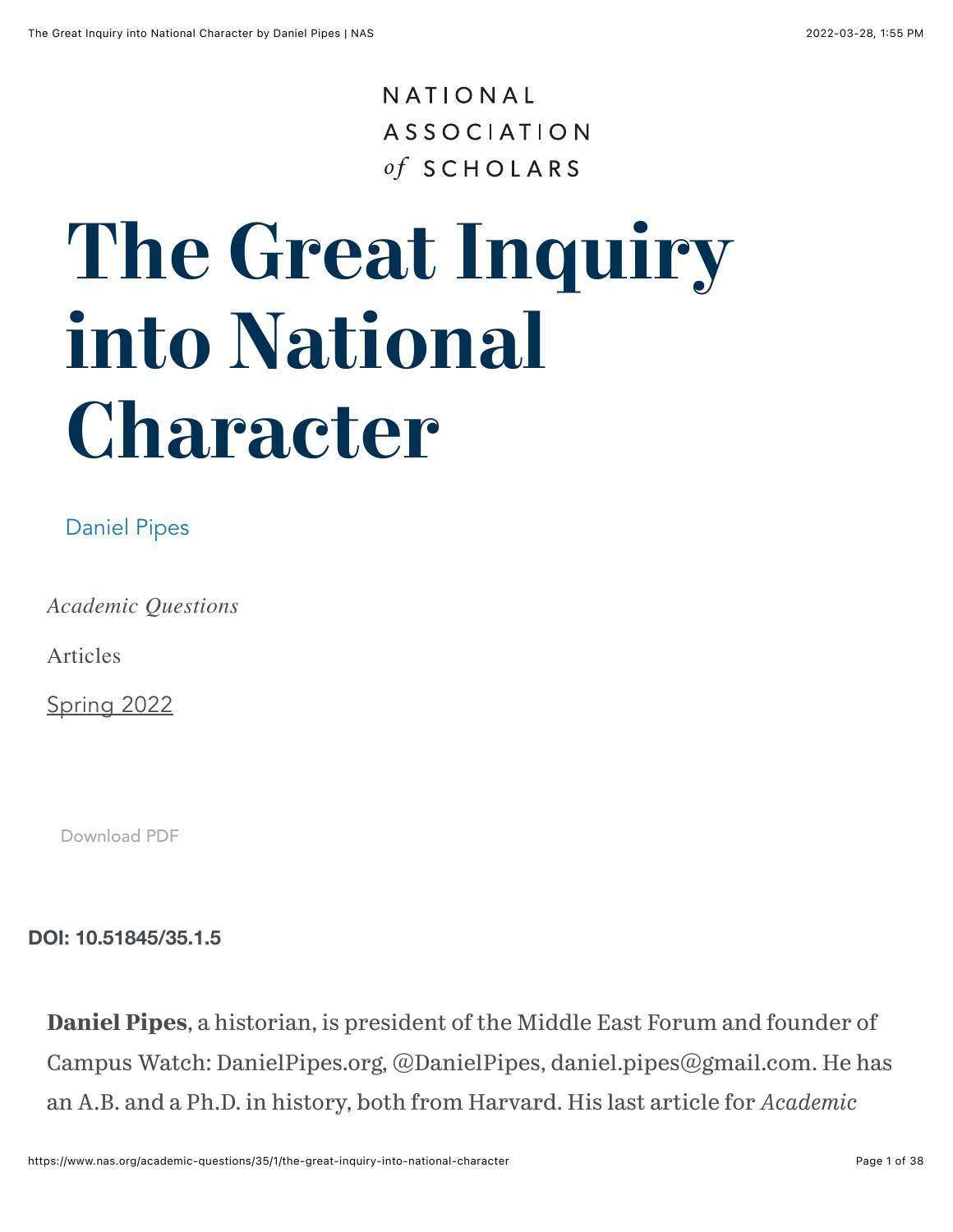*Questions*, "The Wreckage of Endowed Chairs," appeared in the Fall 2021 issue of *AQ*.

Of all the books that no one can write, those about nations and national character are the most impossible.

```
- Jacques Barzun, 1943
1
```
Like an impressionist painting, national character appears when a body of countrymen are viewed from an appropriate distance.

```
2</sup>
```
Clever people among today's intelligentsia disdain the very idea that there is such a thing as "national character."

```
3</sup>
```
<span id="page-1-11"></span><span id="page-1-10"></span><span id="page-1-9"></span><span id="page-1-8"></span><span id="page-1-7"></span><span id="page-1-6"></span><span id="page-1-5"></span><span id="page-1-4"></span><span id="page-1-3"></span>Stereotypes about national character—a generalization about an ethnic group's enduring qualities—may seem to be the stuff of idle cocktail-party chatter, the observations of jaundiced hotel keepers, or the superficial impressions of travelers, but they are much more. Indeed, a long and impressive tradition of elite politicians, intellectuals, and social scientists have opined on this topic. These include political leaders of the United States (Theodore Roosevelt)  $\ ^4$  $\ ^4$  , United Kingdom (Stanley Baldwin, John Major, David Cameron), <sup>[5](#page-22-4)</sup> France (Georges Clemenceau), <sup>[6](#page-22-5)</sup> Germany (Otto von Bismarck, Adolf Hitler), <sup>[7](#page-22-6)</sup> India (Narendra Modi)[,](#page-23-0) <sup>8</sup> China (Hu Jintao), <sup>[9](#page-23-1)</sup> Indonesia (Joko Widodo), and <sup>[10](#page-23-2)</sup> Japan (Tsutomu Hata).<sup>11</sup> Intellectual luminaries such as Theodor W. Adorno, <sup>12</sup> Walter Bagehot,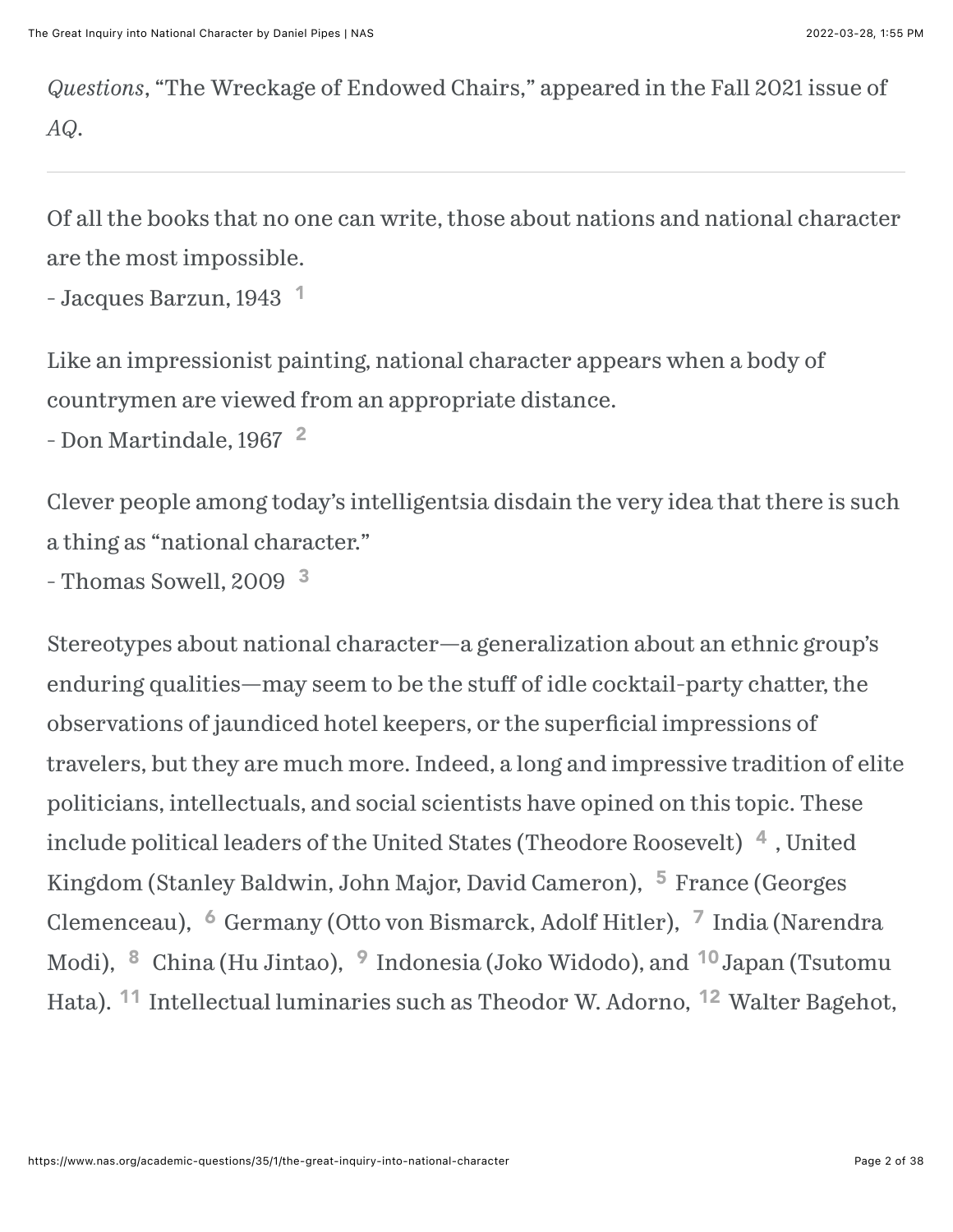<span id="page-2-6"></span><span id="page-2-5"></span><span id="page-2-3"></span><span id="page-2-2"></span><span id="page-2-1"></span><span id="page-2-0"></span><sup>13</sup> Lawrence Durrell[,](#page-23-8) <sup>14</sup> David Hume[,](#page-23-7) <sup>15</sup> T.E. Lawrence, <sup>16</sup> Theodor Mommsen,

<span id="page-2-7"></span><span id="page-2-4"></span><sup>17</sup> Montesquieu[,](#page-24-0) <sup>18</sup> John Ruskin, <sup>[19](#page-24-1)</sup> and Max Weber have also discussed national character. [20](#page-24-2)

Social scientists have devoted great efforts to research, systematize, and theorize about this hoary topic, especially Americans in the World War II era. A bibliography of "principal writings of social scientists and historians on culture and personality, national character and American character" between 1940 and 1963, with annotations, fills seventeen pages and features many stars: Daniel Bell, Morroe Berger, Daniel J. Boorstin, Henry Steele Commager, Marcus Cunliffe, Merle Curti, Erich Fromm, Francis L.K. Hsu, Harold J. Laski, Max Lerner, Seymour Martin Lipset, Talcott Parsons, David Riesman, Walt W. Rostow, Arthur M. Schlesinger, Jr., Edward A. Shils, Melford Spiro, Thorstein Veblen, and William H. Whyte, Jr. [21](#page-24-3)

<span id="page-2-8"></span>Although the grand mid-century social scientific undertaking largely failed, it bears a close look to savor its colorful and idiosyncratic claims and to learn from its errors. In brief, the sociologists, anthropologists, psychiatrists, and others got carried away by disciplinary enthusiasms and made the fundamental mistake of ignoring change over time, in other words, the role of history.

## **Pre-World War II**

<span id="page-2-9"></span>Ascribing a national character, usually negative, to other peoples goes very far back; Hippocrates connected Europeans' martial qualities to their climate. <sup>[22](#page-24-4)</sup> More broadly, the ancient Greeks developed the concept of *nomos*, meaning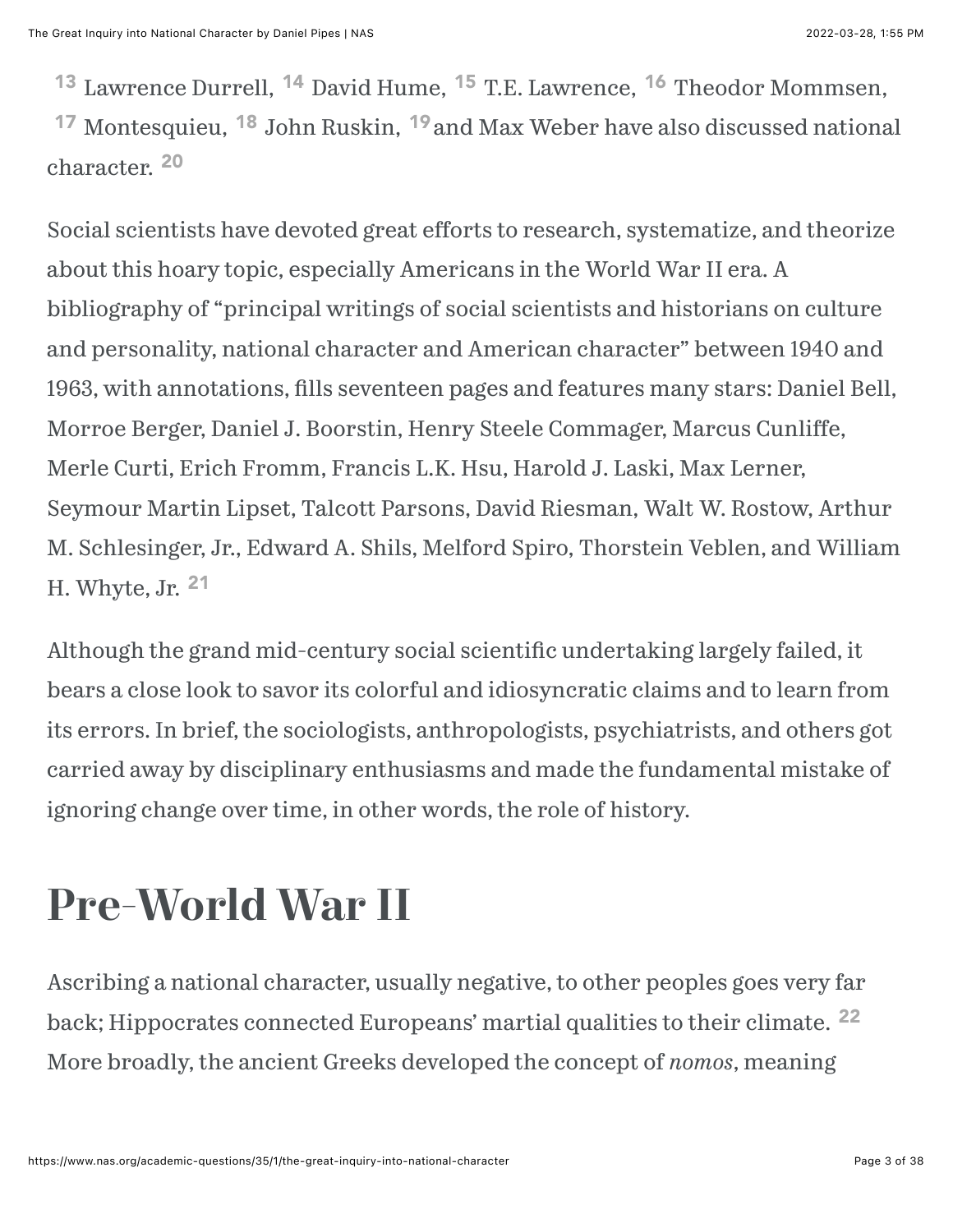<span id="page-3-0"></span>conventions, rules and customs people take for granted. The Egyptian priest Manetho was an early antisemite. Medieval Muslims spoke of "a cowardly Turk, a covetous Arab, an uncivilized Persian, or a choleric Negro." [23](#page-24-5)

Given their striking advancement over the rest of the world from about 1700, Europeans and their progeny accounted for their own success by invoking a mish-mash of self-satisfied explanations that included the superiority of the Caucasian race, European geography and climate, the Greco-Roman heritage, the Christian religion, and nationalism. In 1742, for example, the philosopher David Hume vented acerbically from on-high: "I am apt to suspect the Negroes to be naturally inferior to the Whites.... the most rude and barbarous of the Whites... have still something eminent about them.["](#page-24-6) <sup>24</sup> With time, these casual notions evolved into ambitious theories about national character in hefty and learned tomes. For example, Richard Chenevix (1774-1830), a leading scientist, wrote a two-volume *Essay upon National Character* in which he devoted 1,121 pages to establish that England boasts the world's most "superior civilization" while France is "the nation that has retained the largest share of ferocity." <sup>[25](#page-24-7)</sup>

<span id="page-3-4"></span><span id="page-3-3"></span><span id="page-3-2"></span><span id="page-3-1"></span>As the disciplines of sociology, anthropology, and psychology developed, a great debate developed over the issue of external characteristics (climate, geography, type of government, etc.) versus heredity. The former, a minority opinion, won the support of the historian William Dalton Babington who averred that "there is notruth in the ancestral theory of national characters." <sup>26</sup> Or Sidney Gulick, an American professor of theology living in Japan, argued that "the more outstanding national characteristics are largely the result of special social conditions, rather than of inherent national character." [27](#page-25-1)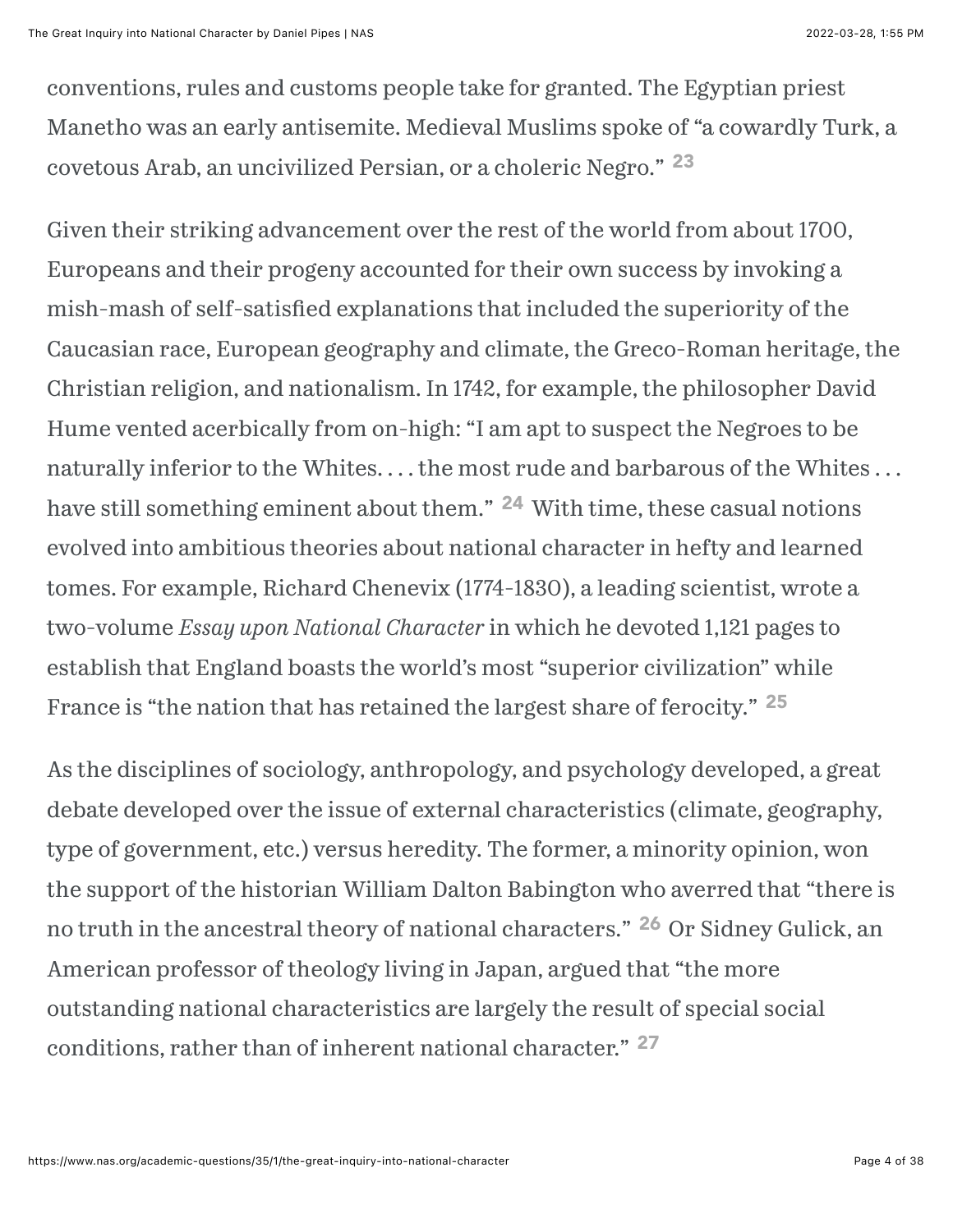But most scholars retained old ideas about "blood" and racial traits while imbuing these analyses with a new pseudo-rigor. In his influential *The Group Mind*, the acclaimed psychologist and William James chair of psychology at Harvard University, William McDougall, in 1920 contended that race "is of fundamental importance in determining national character" and found "no reasonable doubt that there are great differences between races, and that these may be, and in many cases have been, persistent through thousands of generations." In particular, he focused on brain size and offered such generalizations as ascribing to the negro race "certain specific mental peculiarities . . . especially the happy-go-lucky disposition, the unrestrained emotional violence and responsiveness." <sup>[28](#page-25-2)</sup> In a 1893 study on *National Life and Character* that future U.S. President Theodore Roosevelt called "one of the most notablebooks of the century," <sup>29</sup> historian Charles Pearson relied on national character to predict race wars in which the "lower races will predominate" over the "higher races." [30](#page-25-4)

<span id="page-4-2"></span><span id="page-4-1"></span><span id="page-4-0"></span>Anthropologists went into the field to prove such theories. For example, after administering the Rorschach ink test to a number of "simple country folk" in western Morocco, Manfred Bleuler and his co-author jumped to the conclusion that the Moroccan lacks the European's "tendency to abstract generalization," that he is easily swayed by "a marked enthusiasm under the influence of momentary events," and that "he lacks the systematic, energetic, and persevering striving after outward success" that characterizes Europeans. <sup>[31](#page-25-5)</sup>

<span id="page-4-3"></span>In the special case of Japan, racial explanations served both to explain backwardness and achievements. Johannes Justus Rein, a German professor of geography, found the Japanese to be "a race of children, harmless, confiding, gay,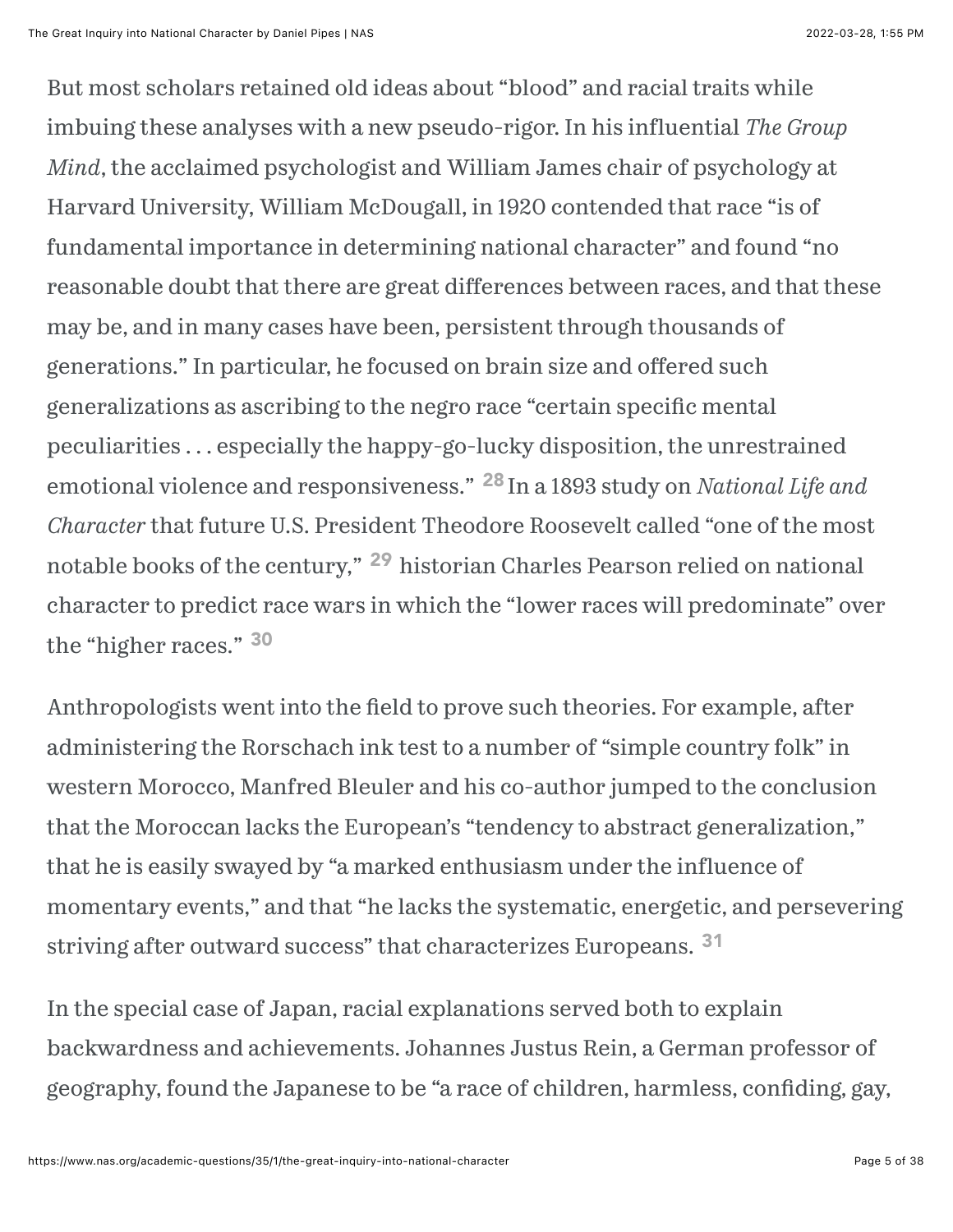<span id="page-5-0"></span>and inclined at all ages to childish games, easily interested in anything new even to the point of enthusiasm, but when only half acquainted with it speedily becoming weary of it." <sup>[32](#page-25-6)</sup> Such Western ideas also convinced some Japanese: a prominent professor of philosophy, Tetsujiro Inoue, discerned from head shapes that Westerners possessed a more developed brain and wrote in 1889 that the "Japanese are greatly inferior to Westerners in intelligence, financial power, physique, and all else." [33](#page-26-0)

<span id="page-5-2"></span><span id="page-5-1"></span>But race and national character also accounted for positive Japanese qualities. A British captain and writer found the Japanese in 1859 "a very remarkable race" and declared it "impossible not to recognize in their colour, features, dress, and customs, the Semitic stock whence they must have sprung"; he concluded by predicting their future success[.](#page-26-1) <sup>34</sup> Gulick in 1905 claimed that the Japanese proved "the inadequacy of the physiological theory of national character." His proof? "Were an Oriental necessarily and unchangeably Oriental, it would have been impossible for Japan to have come into such close and sympathetic touch with the West." He went on to predict that "Japan has a brilliant future before her, due ... to her national character.["](#page-26-2) <sup>35</sup> The sociologist Thorstein Veblen wrote in 1915 that the Japanese were doing so well due to "a parallelism [with Westerners] inracial composition." <sup>36</sup> Again, this appreciation had an impact on the Japanese; 1909, the polymath Inazō Nitobe wrote that "in the receptive faculty of the Japanese race there must be something which makes it near akin to the races of Europe. Is it due to the Aryan blood which may have come to us through the Hindoos, as ... proved by craniological evidence?" <sup>[37](#page-26-4)</sup>

<span id="page-5-5"></span><span id="page-5-4"></span><span id="page-5-3"></span>German romantics and nationalists scrutinized their own and others' *Volksgeist* (national spirit) in a systematic way and hoped to make an exact science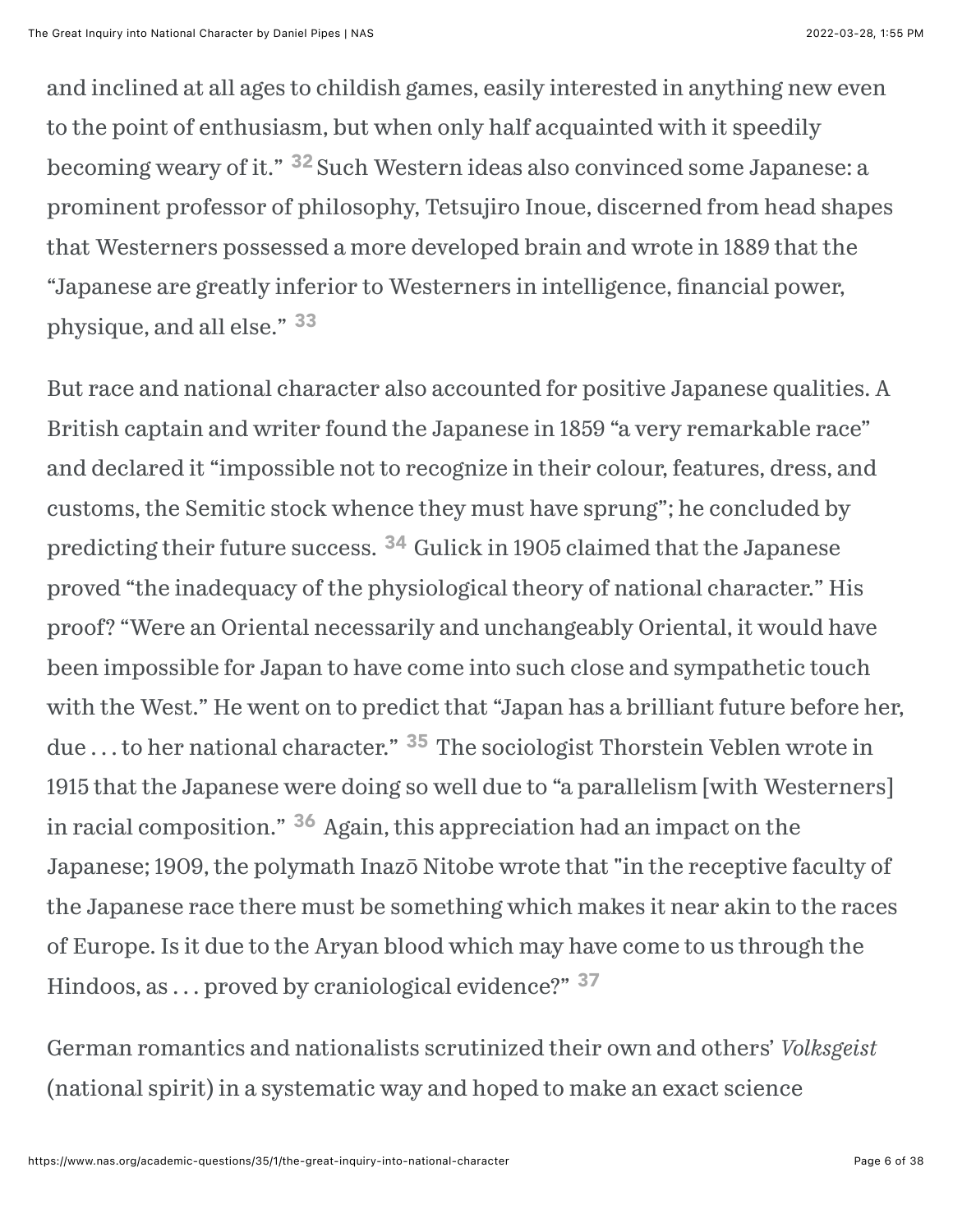<span id="page-6-0"></span>Inspired by Nazi ideology, German social scientists went on to develop a vast pseudo-science based on racial characteristics; the eminent psychologist Erich R. Jaensch used his prestige, his power, and the results of his research into vision and memory to draw up bio-psychological types and a purported scientific basis forJewish racial inferiority, <sup>39</sup> thereby winning Hitler's favor. The Nazi regime, anthropologist Margaret Mead notes, even made "a systematic attempt to alter [the German] national character." <sup>40</sup> German efforts imbued the idea of national character, in the words of Austrian sociologist Frederick Hertz, with "a new and sinister significance." <sup>[41](https://www.nas.org/academic-questions/35/1/the-great-inquiry-into-national-character#_ftn41)</sup>

### <span id="page-6-1"></span>**World War II – Studies**

<span id="page-6-2"></span>Already in 1872, the great liberal philosopher John Stuart Mill held that "the laws of national (or collective) character are by far the most important class of sociological laws" and urged the development of a discipline he dubbed "Political ethology, or the science of national character."  $42$  But he did not pursue the idea, nor did anyone else until World War II. That war prompted three momentous changes among Anglophone social scientists: they agreed that "the problem of national character is of fundamental importance—now and in the future"; <sup>[43](#page-27-1)</sup> they abandoned the racial approach in favor of a focus on personality and childrearing; and they sought to apply insights on national character to public policy.

<span id="page-6-3"></span>They aimed high in terms of influence. The British journal *Nature* explained in a 1941 editorial: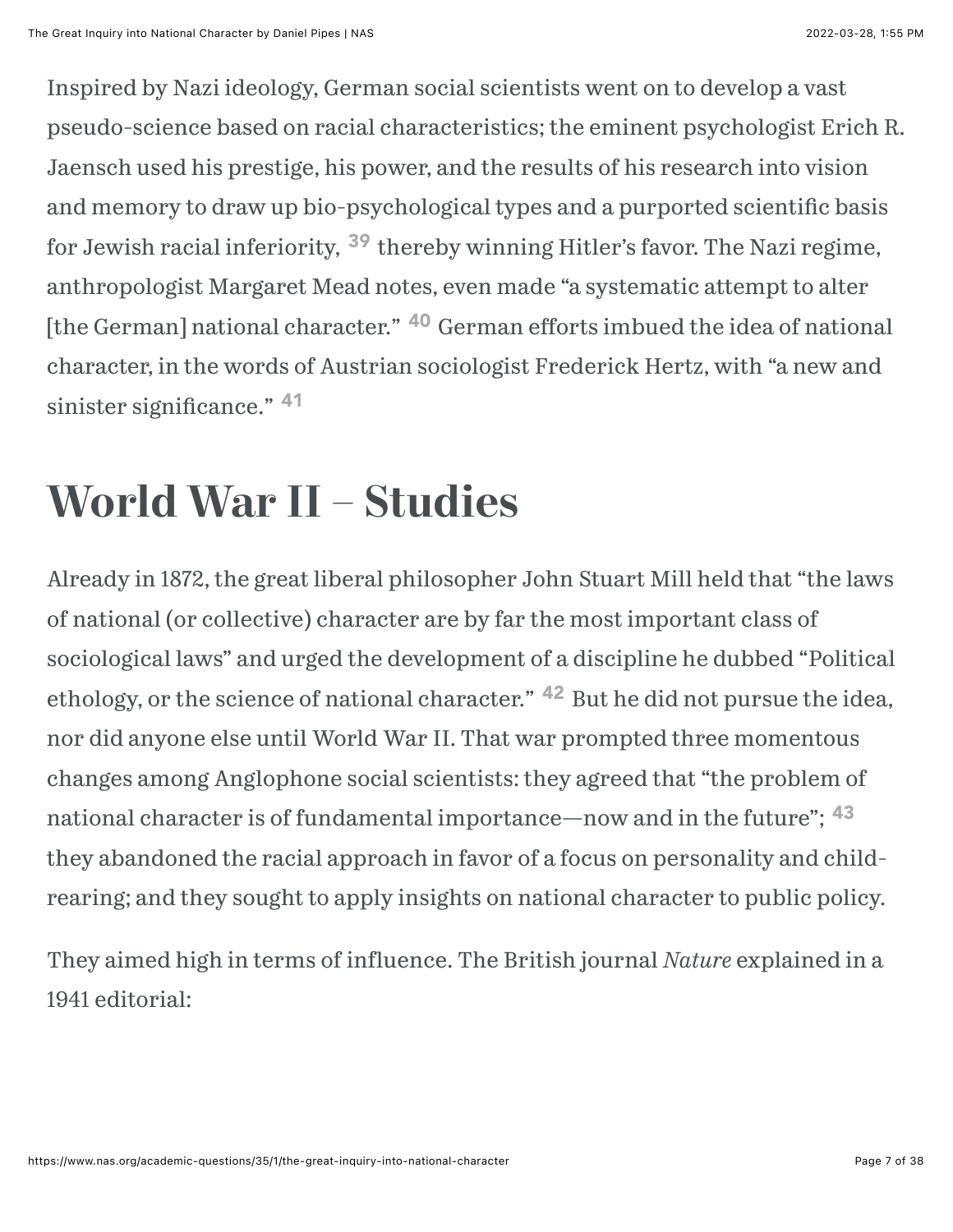<span id="page-7-0"></span>To the statesman who must handle the broad issues of future policy, the enduring features of national character and the trends of its development are equally significant. There can be few more important tasks for the social sciences than to contribute to the full understanding of the character, mood, and prevailing interests of the nations among which the War is being fought, and by which an international order must be reconstituted. <sup>[44](#page-27-2)</sup>

<span id="page-7-1"></span>In addition, Allied scholars sought to understand their own populations, to reach out to friends in enemy territory, improve relations with allies, and provide guidelines for occupying forces. <sup>45</sup> An author in *Science News* even hoped national character studies could avoid "those misunderstandings and misinterpretations which may lead to war." [46](#page-27-4)

<span id="page-7-2"></span>Heeding these offers of help, the U.S. government called on the services of noted academics to interpret the Axis, especially Japan. The Office of War Information and other agencies of the U.S. government invited leading anthropologists and psychologists to pitch in. Their questions, as reported by anthropologist Ruth Benedict, included these:

Was capitulation [by the Japanese ] possible without invasion? Should we bomb the Emperor's palace? What could we expect of Japanese prisoners of war? What should we say in our propaganda to Japanese troops and to the Japanese homeland which could save the lives of Americans and lessen Japanese determination to fight to the last man? ... When peace came, were the Japanese a people who would require perpetual martial law to keep them in order? Would our army have to prepare to fight desperate bitterenders in every mountain fastness of Japan? Would there have to be a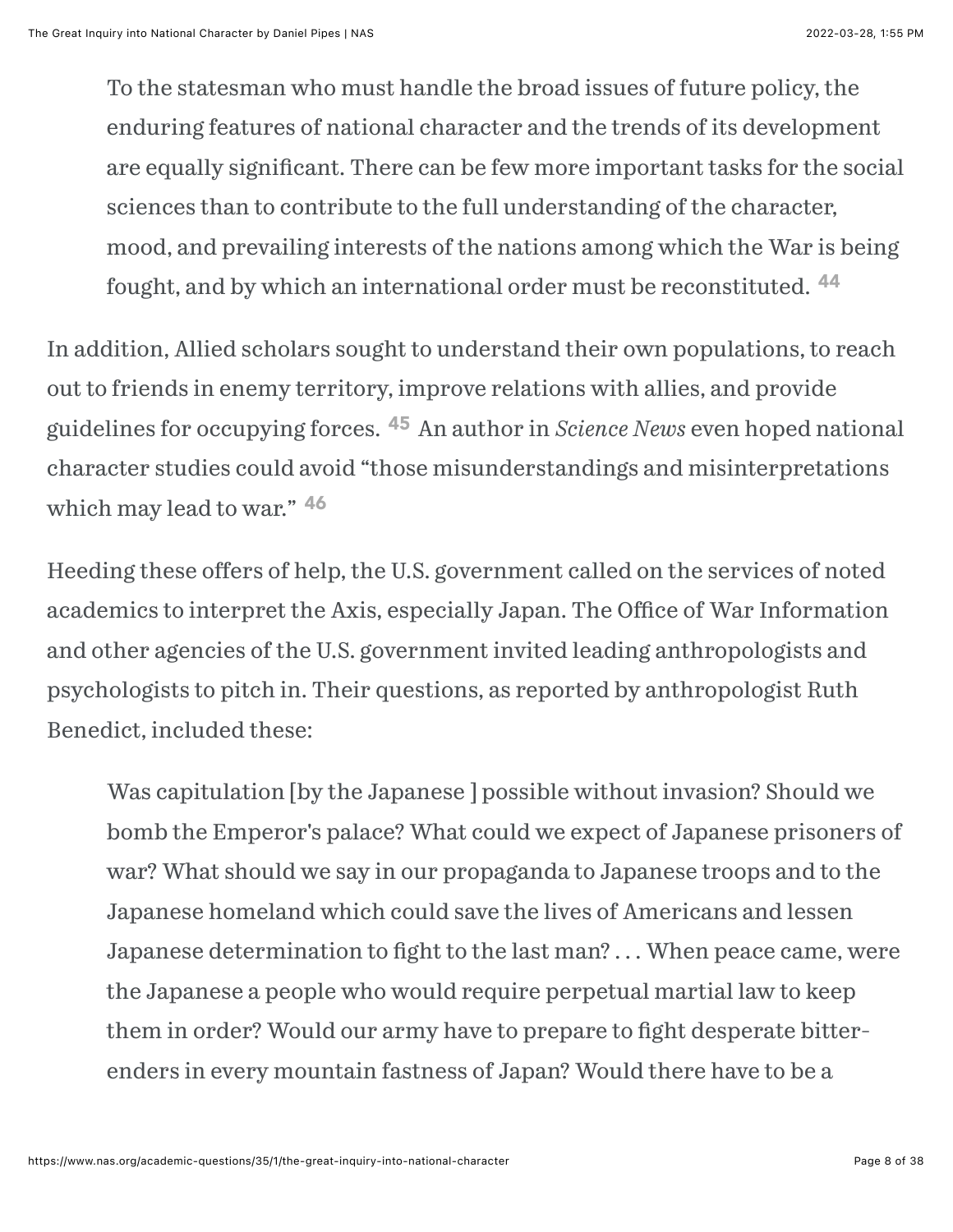<span id="page-8-0"></span>revolution in Japan after the order of the French Revolution or the Russian Revolution before international peace was possible? Who would lead it? Was the alternative the eradication of the Japanese?  $47$ 

Of special note was the undertaking dubbed "fieldwork-at-a-distance" in countries that could not be entered. Anthropologists, whose usual research focused on small-scale societies, stressed features of social life—notably kin ties, family relations, and communal beliefs. Psychologists placed great emphasis on Freudian concepts of personality, childhood rearing practices, and sexuality. Although they fully recognized that Burmese, German, Japanese, Romanian, and Thai societies differ profoundly from the small South Pacific or African societies they had studied (making these anthropologists wary about making generalizations), certain professional orientations carried over.

<span id="page-8-1"></span>Studies by Geoffrey Gorer, Weston La Barre, and Ruth Benedict stand out, all pertainingto Japan. Gorer's pathbreaking analysis of March 1942<sup>48</sup> looked at three aspects of upbringing in Japan and drew far-reaching conclusions about the country's politics and military.

First, he held that "drastic toilet training" lay at the basis of the value system. This accounts for why the Japanese lack a sense of moral absolutes and care less about right and wrong than about doing the right thing at the right time. It also explains "the striking contrast between the all-pervasive gentleness of Japanese life in Japan . . . and the overwhelming brutality and sadism of the Japanese at war." It leads to a preoccupation with ritual, encouraging compulsion and even neurosis; this in turn explains the unbalanced nature of Japanese society. And because obsession leads to aggression, the Japanese need occasionally to vent their dangerous urges through foreign adventures.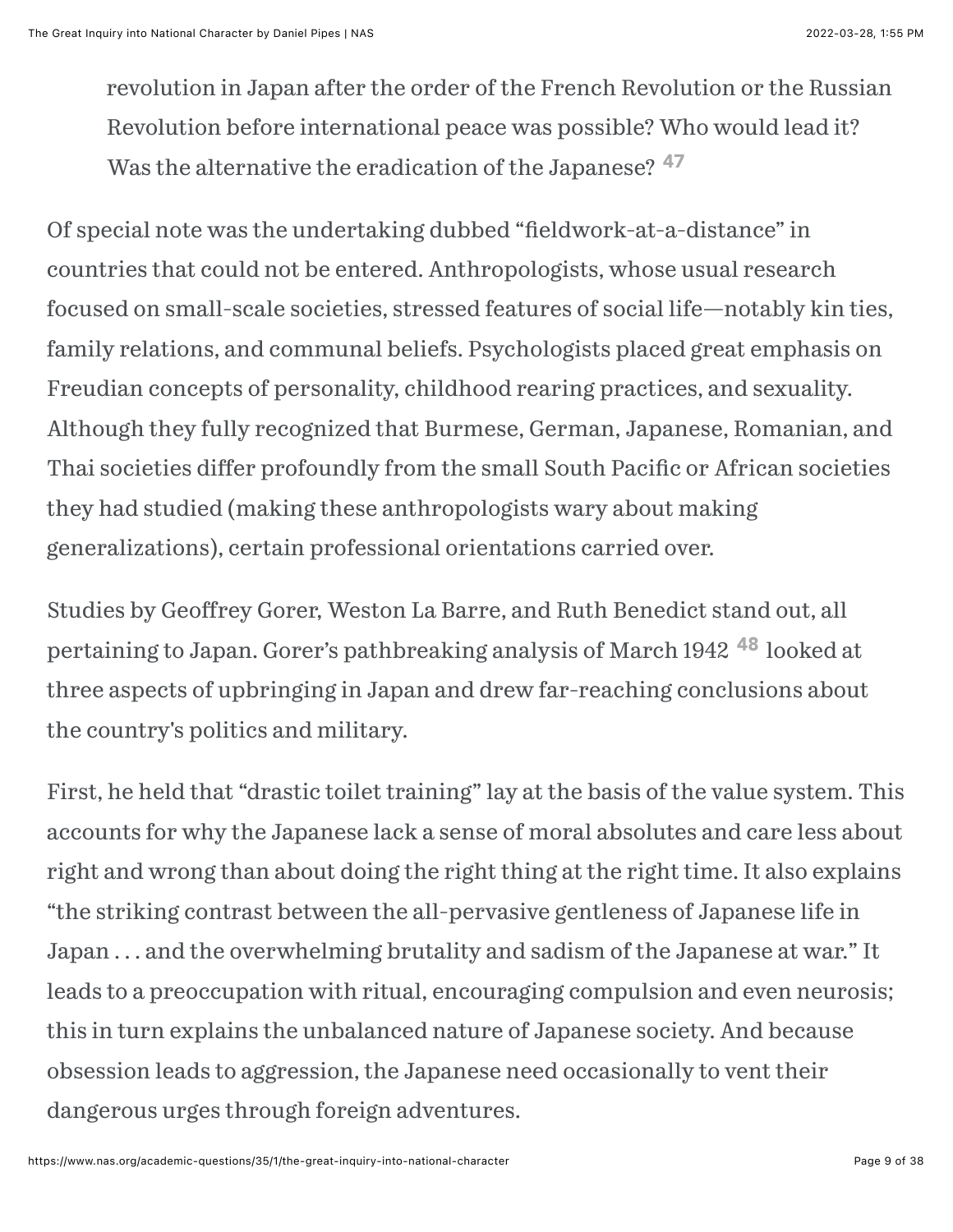Second, Gorer held that sons are subservient to their fathers but dominate their mothers. This memory causes Japanese rulers to see other states as masculine or feminine; the former they respect, the latter they despise. Gorer actually compared the Japanese sack of Manila to an "angry boy" who wants to "destroy his mother's hair-do and break her precious pins."

Third, he read great significance into the Japanese habit of mocking children to get them to behave. This leads Japanese to feeling endangered "unless the whole environment is understood and as far as possible controlled." From this, it is only a short leap to world dominion. "The Japanese can never feel safe unless, as some of their more bombastic military speakers have proposed, the Mikado rules the whole earth."

Gorer's astonishing jumps from child to adult and from home to the political sphere inspired a large literature.

La Barre found that the "severity or cruelty" employed in toilet training of children causes the Japanese to be "probably the most compulsive people in the world ethnological museum." Indeed, the whole Japanese personality "is shaped by the struggle against and reactions" to the demanding training that accompanies a "culturally colored conditioning of the sphincters." Specifically, an emphasis on preserving "face" leads the Japanese to engage in aggression in a surreptitious manner; and this may account for Japanese behavior at Pearl Harbor. Relations between the sexes also have a direct bearing on international politics, for the "constant, easy brutalitarian dominance of the male over the female in Japan, as in Germany, has a direct influence upon their attitudes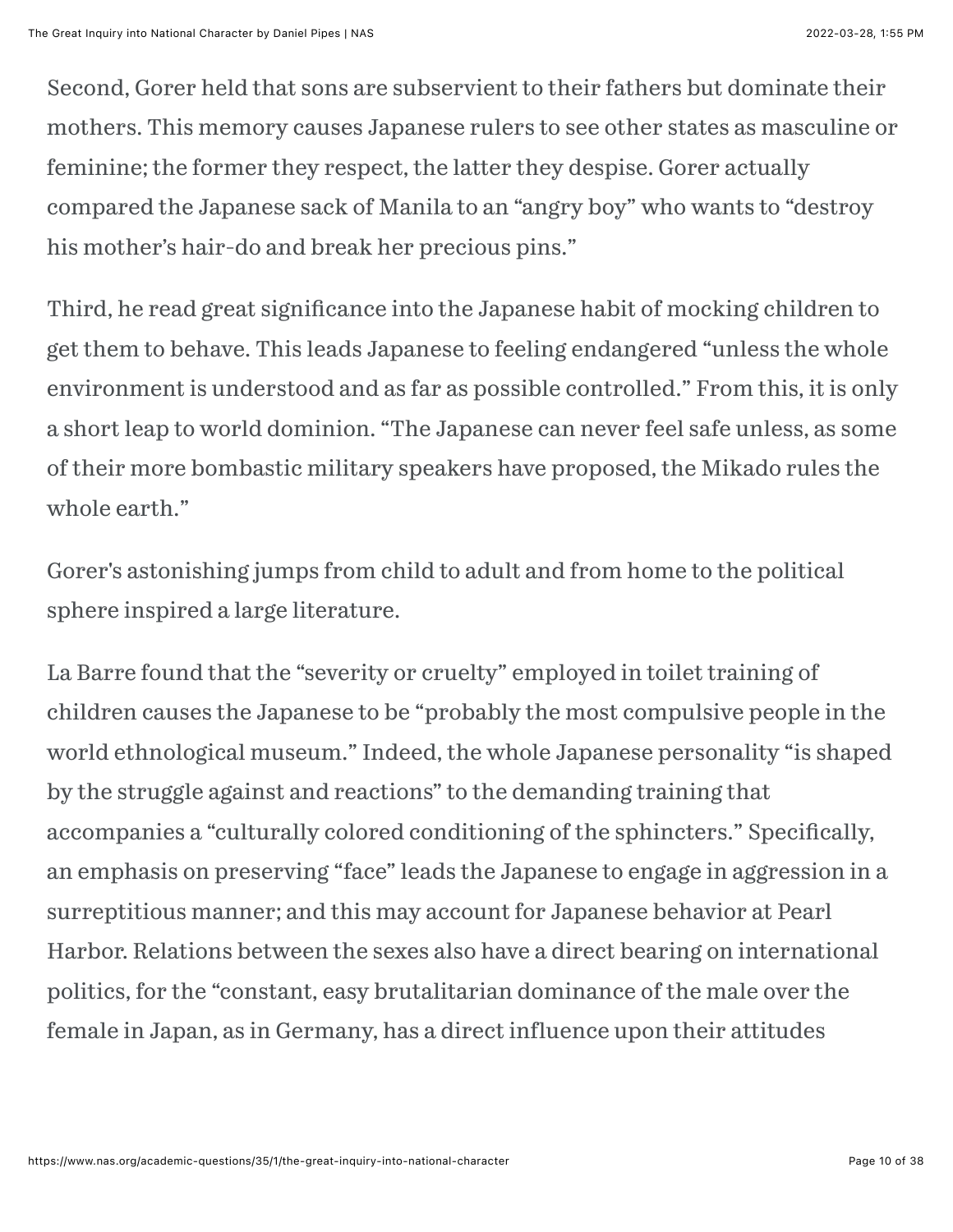toward weaker, hence 'inferior' peoples." La Barre even argued that "Americans owe it to the Japanese to modify the Japanese social system with great drasticness, sureness of purpose, and thoroughness." [49](#page-27-7)

<span id="page-10-0"></span>Benedict toned down Gorer's and La Barre's emphasis on child-rearing practices and Freud's anal-erotic theory Kerlinger 251 in the most impressive and lasting \$eldwork-at-a-distance study, her *The Chrysanthemum and the Sword*. She uncovered a Japanese character formed by stringent toilet training and a shame culture which created a nation of obsessively clean, polite, and obsequious individuals. Still, she too saw a ready connection between family and state; an attitude of respect for the father, for example, "becomes a pattern throughout Japanese society." [50](#page-27-8)

#### <span id="page-10-1"></span>**World War II—Policy Recommendations**

<span id="page-10-2"></span>These analyses struck a responsive chord and so were widely (and crudely) disseminated. A report prepared in 1944 for General Douglas MacArthur held that the small physical size of the Japanese accounted for their aggression: "In every sense of the word the Japanese are *little people*. Some observers claim there would have been no Pearl Harbor had the Japanese been three inches taller." [51](#page-27-9) MacArthur himself described the Japanese national mentality as that of a "twelve-years old" <sup>52</sup> and proclaimed his goal in Japan to be the "reshaping of national and individual character." [53](#page-28-1)

<span id="page-10-4"></span><span id="page-10-3"></span>With one main exception, policy recommendations emerging from this analysis turned out poorly. In particular, national character specialists predicted that the Japanese and Germans must undergo profound shifts before they could absorb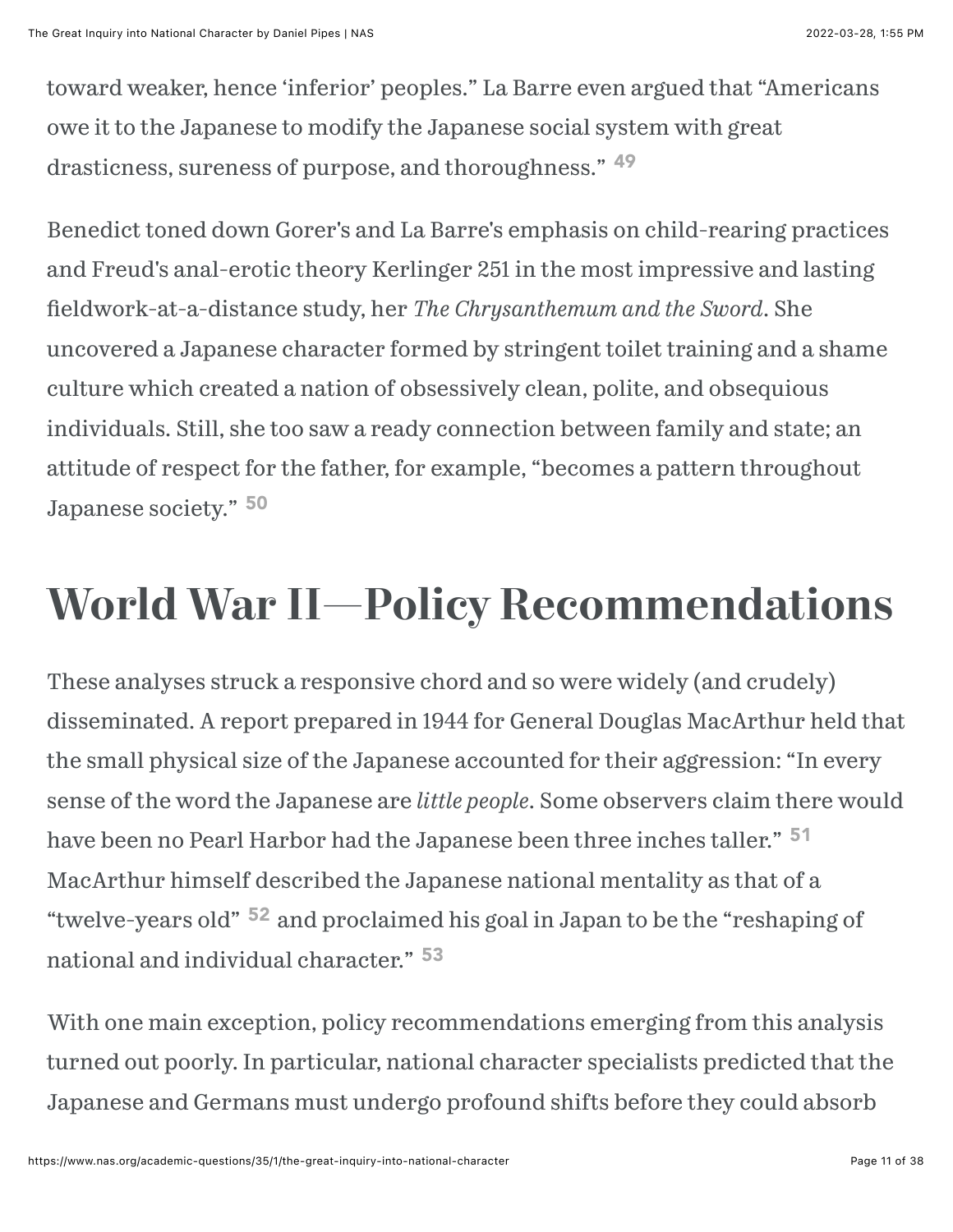<span id="page-11-0"></span>democratic ways after World War II. Anthropologist Douglas G. Haring wrote of Japan in 1946 that democracy "cannot be created by fiat among a people whose deepest feelings run counter to democratic tradition. Only by changing the patterns of social experience in infancy can a society undergo permanent reform, eithertoward democracy or toward autocracy." <sup>54</sup> Unfortunately for Haring, as he wrote those lines MacArthur was successfully imposing democracy on Japan by fiat—and without meddling in the country's child-rearing practices.

<span id="page-11-1"></span>The British journal *Nature* drew pessimistic conclusions about Germany, editorializing in 1941 that because "there have not been many generations of [German] children who have grown up during periods when the ideals of democratic co-operation had currency among the adult population," postwar Germany is unlikely to change from its wartime horrors[.](#page-28-3) <sup>55</sup> Morris Ginsberg concurred, writing in 1942 that the need for authority is deeply rooted in German life and that the relationship of inferior and superior pervades all spheres of activity. A prolonged period of education in other forms of organization will therefore be necessary before Germans are led to abandon the forms of order resting on authority and hierarchical subordination. [56](#page-28-4)

<span id="page-11-3"></span><span id="page-11-2"></span>Richard Brickner's 1943 diagnosis of German national character led him to prescribe draconian postwar measures on Germany, such as allowing couples to marry on condition they agreed to the government raising their children. [57](#page-28-5)After the war's end and the start of the American Military Government, Bertram Schaffner, having taken part in the Nuremberg trials and worked on denazification, worried that even anti-Nazi Germans "are not aware of the very factors in German personal and family lives which make for authoritarianism, intolerance, distrust, aggression, and rigidity in their national behavior." He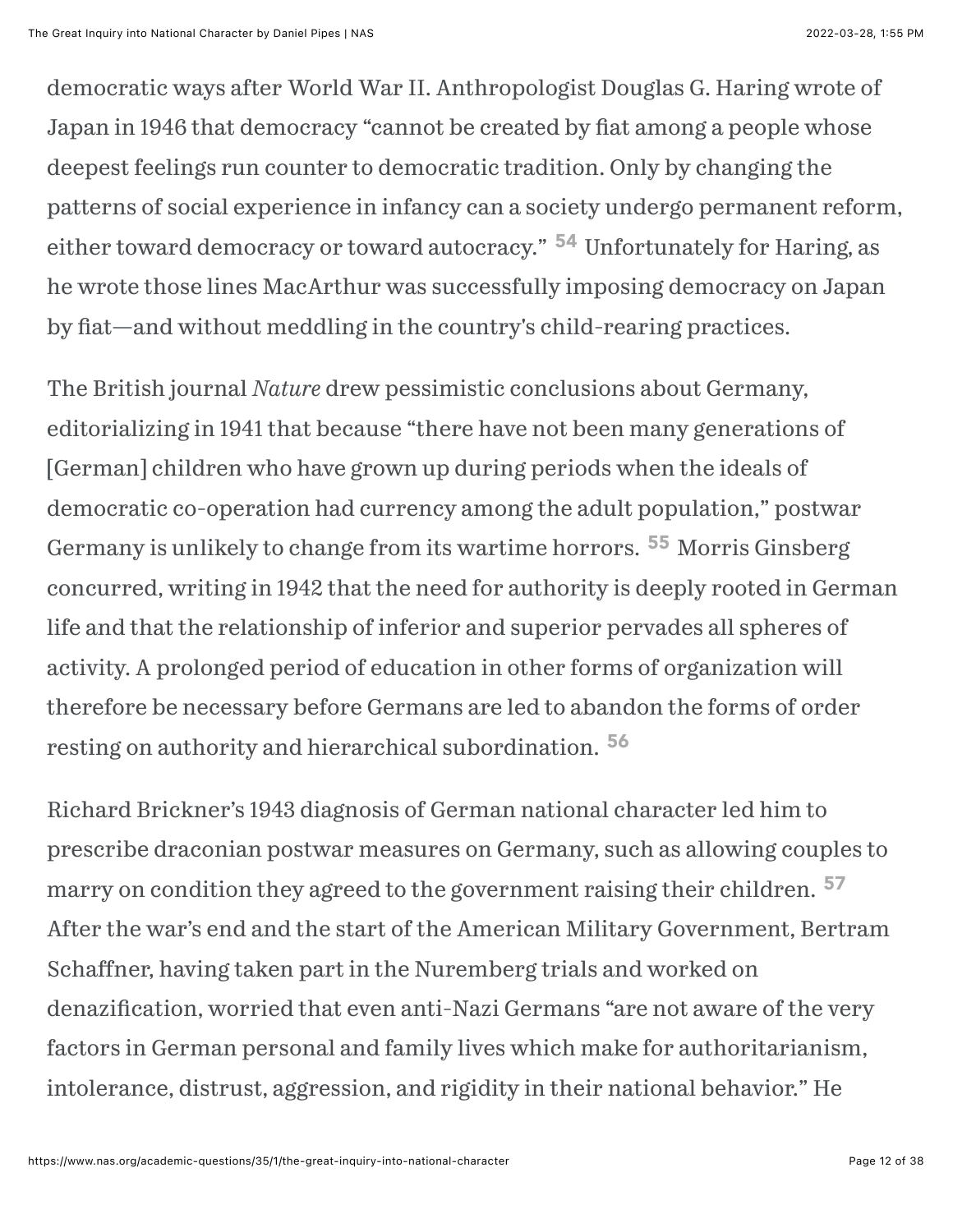advocated a lengthy occupation and called for not just ideological and institutional reform but by overhauling "interpersonal relations and family life." [58](#page-28-6)

<span id="page-12-0"></span>In fact, however, Germans did not need a "prolonged period of education" or government raising of children before they became democratic; elections to the Bundestag successfully took place just four years after the collapse of the Nazi regime.

The social scientists did make one policy recommendation based on national character that turned out well. As John Dower explains, they called on the Allies to "refrain from attacking the emperor and the imperial institution, the consummate symbols" of Japanese culture. Even here, however, Dower finds that the academics' argument "had negligible impact on the formulation of Allied war policy," rather undercutting its importance. <sup>[59](#page-28-7)</sup> In brief, hard-headed government employees made good decisions, quite uninfluenced by the faulty analyses of social scientists.

### <span id="page-12-1"></span>**Post-World War II—Criticism**

<span id="page-12-4"></span><span id="page-12-3"></span><span id="page-12-2"></span>At first, even critics of the Gorer-La Barre-Benedict analysis tended to accept their general approach. Anthropologist John F. Embree quibbled about details [60](#page-28-8) and while psychologist Fred N. Kerlinger criticized them unsparingly ("untenable", "serious errors and bias"), he found "there is much good in their work.["](#page-29-0) <sup>61</sup> Soon after the war's end, however, the reductive World War II-era studies, or what Clyde Kluckhohn called the "Scott Tissue interpretation of history," <sup>62</sup> came to be discredited, repudiated, and sometimes mocked.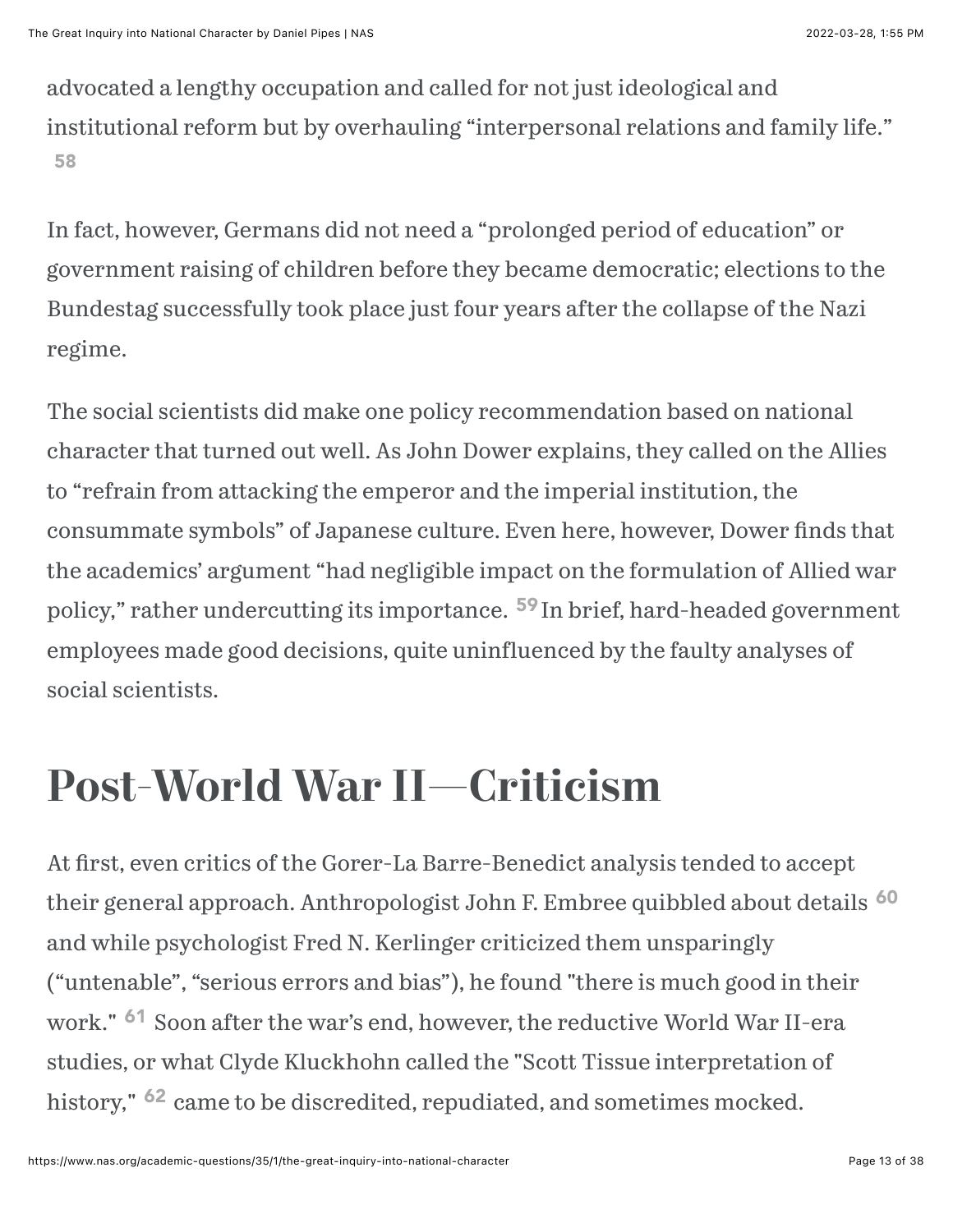<span id="page-13-1"></span><span id="page-13-0"></span>Embree noted in 1945 that Japanese used roughly the same toilet training techniques during two centuries of peace[.](#page-29-2) <sup>63</sup> Hamilton Fyfe, an antisemite and Communist sympathizer, wrote a whole book in 1946 to prove "national character to be an illusion, and one that is doing great harm in the world.["](#page-29-3) <sup>64</sup> Haring wrote in 1947 that, "'National character' has provided a happy hunting ground for sentimentalists, demagogues, and collectors of curiosa. Scientific investigation is overdue." <sup>65</sup> A Japanese journal published five articles in 1949 on "Problems Raised by *The Chrysanthemum and the Sword*."

<span id="page-13-4"></span><span id="page-13-3"></span><span id="page-13-2"></span>The year 1951 saw a boom in critiques: Bertram Wolfe, a specialist on Russia, mocked the baby-rearing theses: "in less time than you can un-swaddle a baby or change its diapers, they can tell MacArthur how to administer Japan, Truman how to deal with Russia, and [administrator of Allied-occupied Germany John] McCloy how to handle all the problems of German thought and institutions." [66](#page-29-5) Psychologist Maurice Farber dismissed the wartime efforts as "produced by an impressionistic, essentially haphazard methodology.["](#page-29-6) <sup>67</sup> Anthropologist Ralph Linton found that "recent studies have neither more nor less claim to scientific accuracy than the writings of Tocqueville or Charles Dickens" 68 and Haring foundthey "approach the fantastic." <sup>69</sup> Berger warned that "anthropologists, sociologists, and psychologists . . . must learn to avoid easy analogies between individual and national behavior." [70](#page-30-0)

<span id="page-13-9"></span><span id="page-13-8"></span><span id="page-13-7"></span><span id="page-13-6"></span><span id="page-13-5"></span>Two years later, anthropologist David Mandelbaum said that national character studies"are still in the first fledgling and perhaps fumbling stages."  $71$  Historian David Potter observed in 1954 that "the concept [of national character] is under a seriouscloud, if not entirely discredited." <sup>72</sup> The terrible shadow of Nazi efforts further discredited the idea of national character, prompting the journalist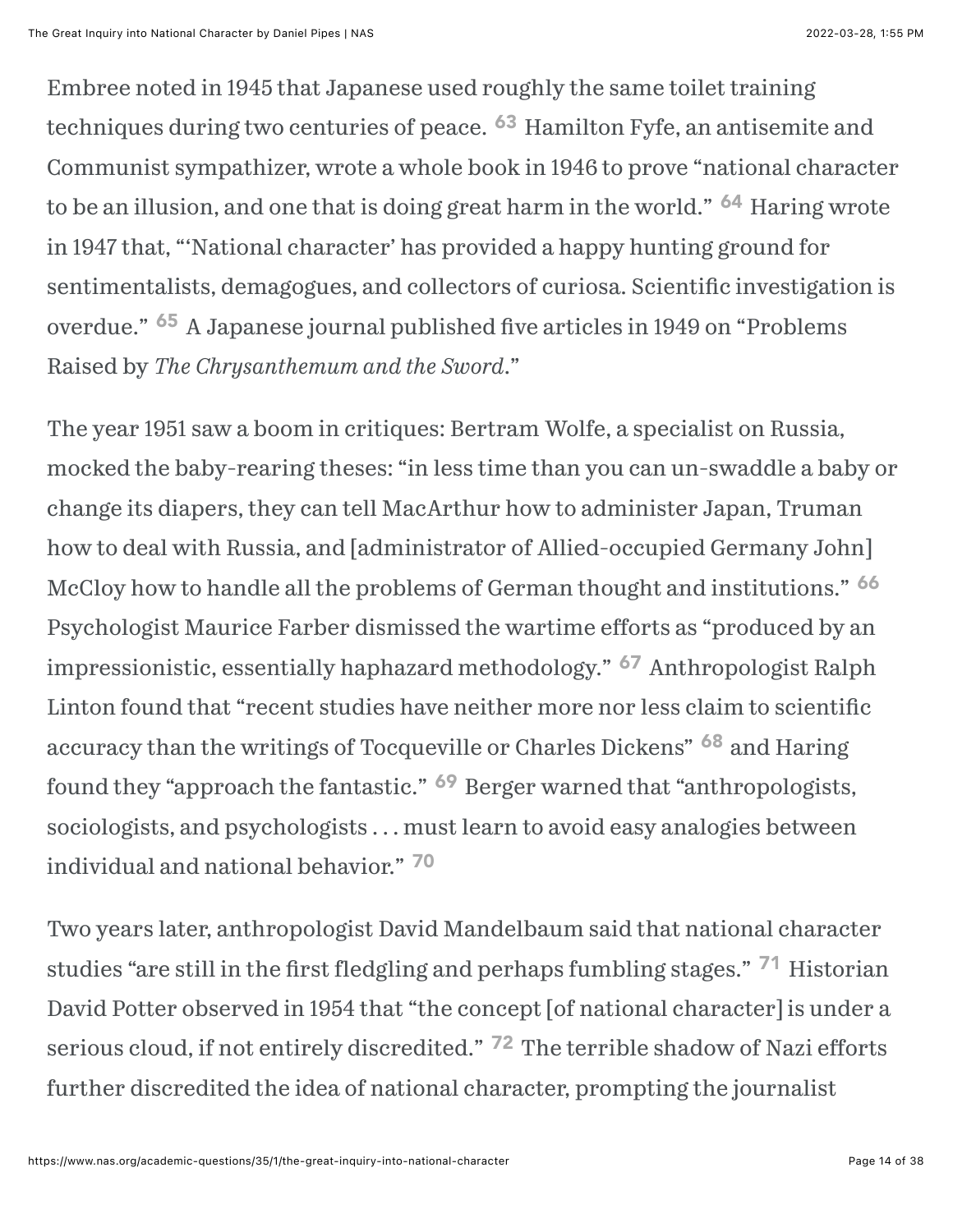<span id="page-14-0"></span>Milton Mayer in an influential book to note in 1955 that "[t]here is such a thing as national character, even though the Nazis said there is.["](#page-30-3) <sup>73</sup> Things then got worse in the 1960s, when the near-absence of women, blacks, and other minorities from the discussion of national character offended many. Thus did E. Adamson Hoebel observe in 1967 that national character had "lost its savor" for anthropologists, most of whom find it "a blighted and unpromising field." <sup>[74](#page-30-4)</sup>

<span id="page-14-4"></span><span id="page-14-3"></span><span id="page-14-2"></span><span id="page-14-1"></span>Others found the concept plain useless. Japan specialist Ezra F. Vogel felt it necessary in 1979 to repudiate the national character approach to explain Japan: "Japanese success has less to do with traditional character traits than with specific organizational structures, policy programmes, and conscious planning." <sup>[75](#page-30-5)</sup> In 1980, anthropologist Peter T. Suzuki <sup>[76](#page-30-6)</sup> eviscerated La Barre's methodological shoddiness and superficial conclusions in his 1945 study of Japanese national character conducted in a Utah internment camp. <sup>77</sup> That same year, historian Richard Minear generalized that "statements about national character [are] intrinsically dangerous.["](#page-30-8) <sup>78</sup> In a book on national character, psychologist Dean Peabody wrote of this topic that "seldom in intellectual history have so many poor arguments been based on so little relevant evidence." <sup>[79](#page-30-9)</sup> Social psychologist Hiroshi Minami in 1988 criticized Benedict for writing a book that was "too static and a-historical to capture the real dynamics of Japanese

#### <span id="page-14-7"></span><span id="page-14-6"></span><span id="page-14-5"></span>social psychology." [80](#page-31-0)

<span id="page-14-8"></span>In a 2001 book on American national character, Jungian analyst Michael Gellert acknowledged that the "notion of national character is one of the vaguest and mostmysterious in the history of ideas." <sup>81</sup> In 2006, Robert R. McCrae and Antonio Terracciano reviewed personality profiles in fifty-one countries and concluded that "perceptions of national character are unfounded stereotypes."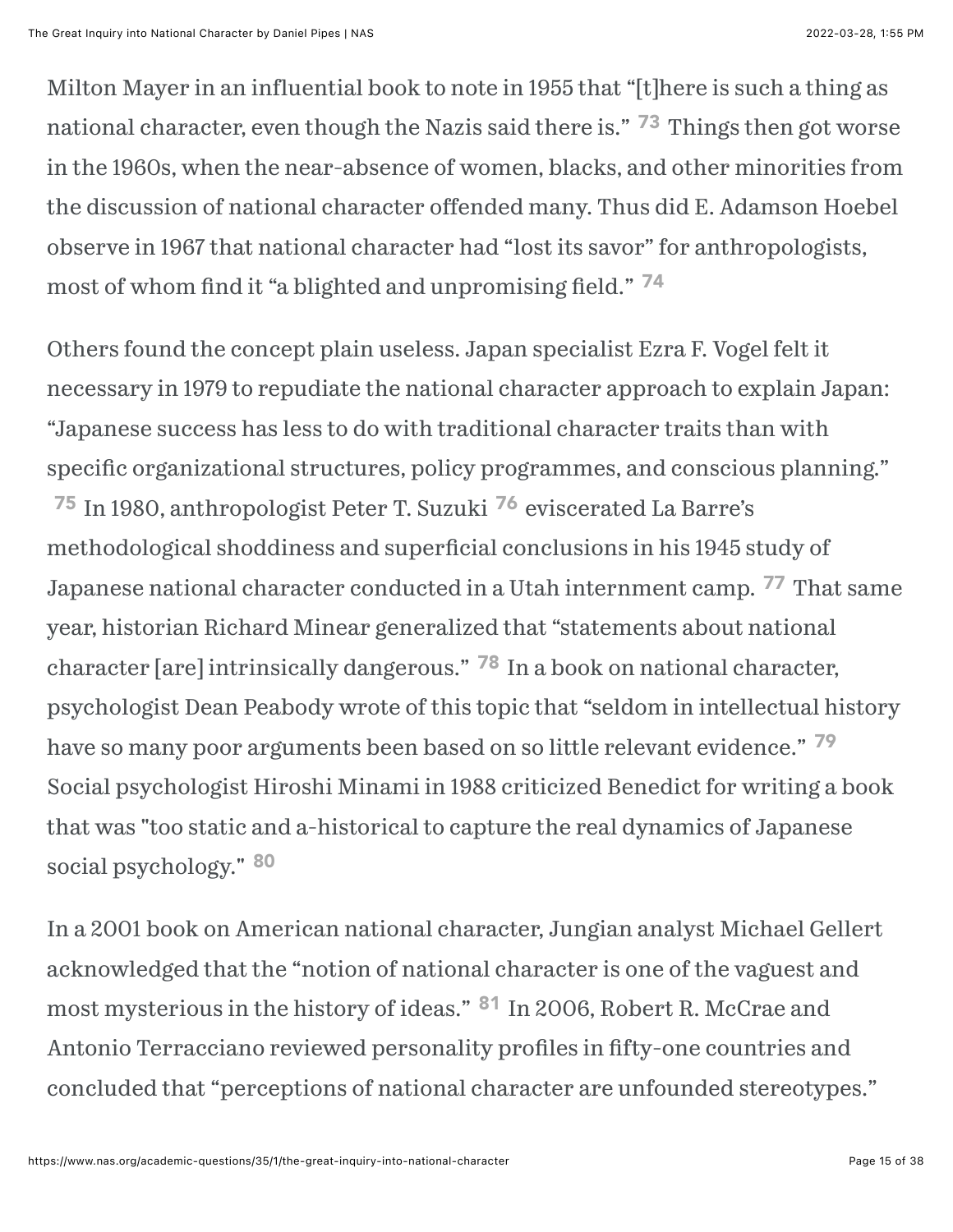<span id="page-15-1"></span><span id="page-15-0"></span><sup>[82](#page-31-2)</sup> The 2013 *Psychology Dictionary* entry for "national character" defined this as "primarilyconsist[ing] of stereotypes that are seldom accurate." <sup>83</sup> In 2016, Charles Hill of the Hoover Institution disdained the study of national character, noting that it "was once recognized as elemental" but now, as a topic, it "hides somewhere between the distastefully insensitive and the arrogantly impermissible." [84](#page-31-4)

#### <span id="page-15-2"></span>**Post-World War II—Studies**

<span id="page-15-14"></span><span id="page-15-13"></span><span id="page-15-12"></span><span id="page-15-11"></span><span id="page-15-10"></span><span id="page-15-9"></span><span id="page-15-8"></span><span id="page-15-7"></span><span id="page-15-6"></span><span id="page-15-5"></span><span id="page-15-4"></span><span id="page-15-3"></span>Despite this volley of criticism, "The study of the national character was a central feature of post-World War II intellectual history. It was a project involving all of the branches of social science—history, psychology, sociology, anthropology, economics, and political science." <sup>85</sup> In 1951, sociologist Morroe Berger still expressed hope for "the growth of a formidable science of national character." <sup>[86](#page-31-6)</sup> Between 1945 and 1955, anthropologists published books on, among others, the national characters of Americans[,](#page-32-1) <sup>87</sup> Brazilians[,](#page-31-8) <sup>88</sup>Chinese, <sup>89</sup> Indian, <sup>90</sup> the English,<sup>91</sup> Germans, <sup>92</sup> and Russians. <sup>93</sup> These works filled various demands: to distinguish national character from national stereotypes[,](#page-32-5) <sup>94</sup> to work out occupation policies in Germany and Japan, and to develop military policy and strategy[.](#page-32-6) <sup>95</sup> Psychoanalysts continued to put whole countries on the couch. Thus, Henry V. Dicks in 1950 found the typical German to have "ambivalent, compulsive character structure with the emphasis on submissive/dominant conformity, a strong counter-cathexis of the virtues of duty, of 'control' by the self, especially buttressedby re-projected super-ego symbols." <sup>96</sup> As late as 1967, the American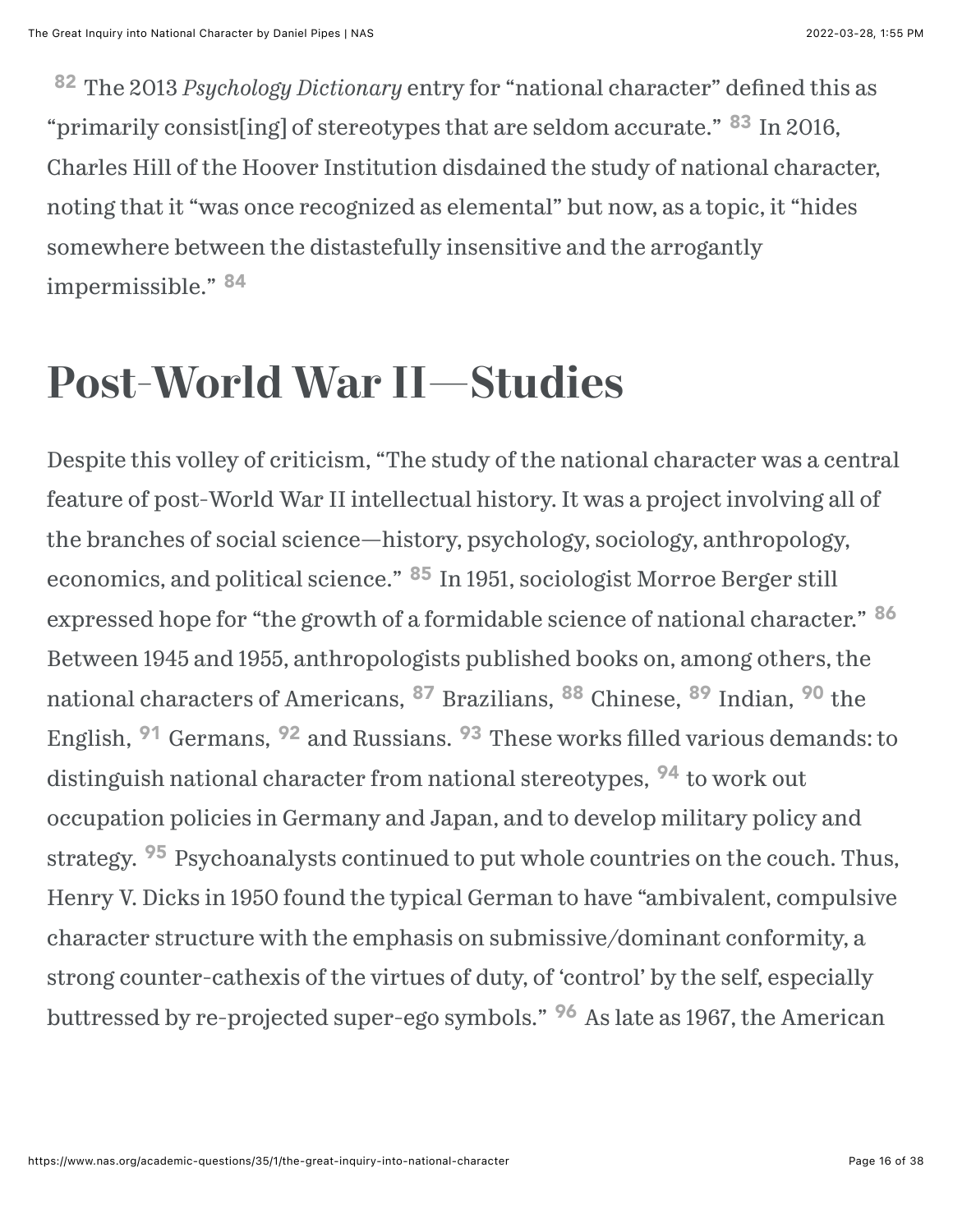Academy of Political and Social Science devoted an issue of *The Annals* to "National Character in the Perspective of the Social Sciences," edited by the distinguished sociologist Don Martindale.

<span id="page-16-1"></span><span id="page-16-0"></span>In 1985, Peabody surveyed opinions about national character in six countries, both ingroup and outgroup, in the process finding impressive agreement across the board on the characteristics of each country[.](#page-32-8) <sup>97</sup> The *New York Times* published an article in 1990, "Why I Fear the Germans," that pointed to greater parental aggression toward children, as well as more acts of aggression among children, in Germany than in Denmark or Italy. <sup>98</sup> In 1997, sociologist Alex Inkeles collected his papers, surveyed the field and, with an emphasis on Germany, Russia, and the United States, concluded that much work remains to be done. <sup>99</sup> Books on the American[,](#page-33-1) <sup>100</sup> Chinese, <sup>101</sup> English, <sup>102</sup> and eastern European <sup>103</sup> national characters, as well as on comparative national character development, <sup>104</sup> and levels of anxiety, <sup>105</sup> appeared in the twenty-first century, though they tended to be more retrospective than descriptive.

<span id="page-16-11"></span><span id="page-16-10"></span><span id="page-16-9"></span><span id="page-16-8"></span><span id="page-16-7"></span><span id="page-16-6"></span><span id="page-16-5"></span><span id="page-16-4"></span><span id="page-16-3"></span><span id="page-16-2"></span>The debate remains alive and interest strong. JSTOR, the digital library of almost 2,000 academic journals and some other materials, lists over 42,000 articles that include the term "national character.["](#page-33-7) <sup>106</sup> The entry on national character at the *International Encyclopedia of the Social Sciences* has been viewed over 2.5 million times. <sup>107</sup> The Google Ngram that documents the percentage of books in which a word or phrase appears shows a low level for *national character* from 1800 to 1925, then a ten-fold spike peaking in 1955-65, followed by an only modest decline thereafter. [108](#page-33-9)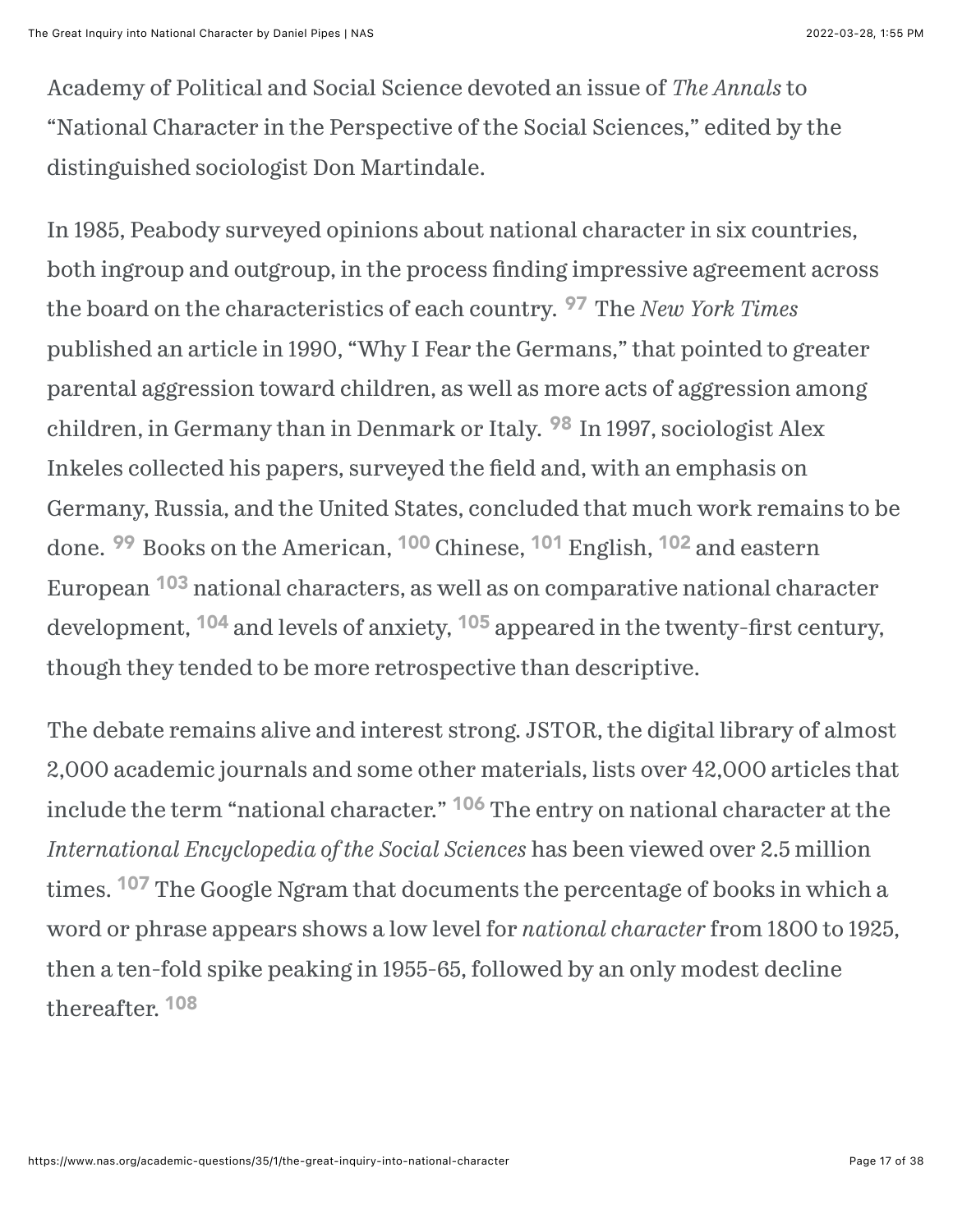The discussion of national character today retains many of the specifics of earlier inquiries: while fanciful theories have largely evaporated, towering intellects long ago bowed out, and the inquiry is narrowly academic, it still echoes the grand sweep of those traditions. Reviewing the work of the "National Character School," anthropologist Sujay Rao Mandavilli concludes that it left an "indelible mark" on social and cultural anthropology. [109](#page-34-0)

#### <span id="page-17-0"></span>**Conclusion: The Need for History**

What to make of the great mid-twentieth-century experiment to turn national character into a topic for objective analysis? Brilliant scholars came up with original and captivating ideas, clearly expressed. Unfortunately, the social scientists largely ignored a crucial dimension: the historical. This absence went far to undermine the utility of their work.

<span id="page-17-1"></span>Simply put, unchanging national character cannot explain change over time. Even if one accepts theories about child-rearing in Japan and Russia, these cannot account for the aggression of their regimes at a moment in time. In Farber's words: "No key to history . . . can be furnished by a method that is, in its essence, anti-historical." <sup>[110](#page-34-1)</sup>Over-confident social scientists ignored this rule and tried to explain historical developments without reference to history. In their most absurd form, knowing toilet-training practices obviated an understanding of Japanese history and the swaddling of infants meant ignoring Russia's evolution. Social structures were made to replace all other causative forces, including individual personality, bureaucratic infighting, political ideology, religious emotion, and economic interests.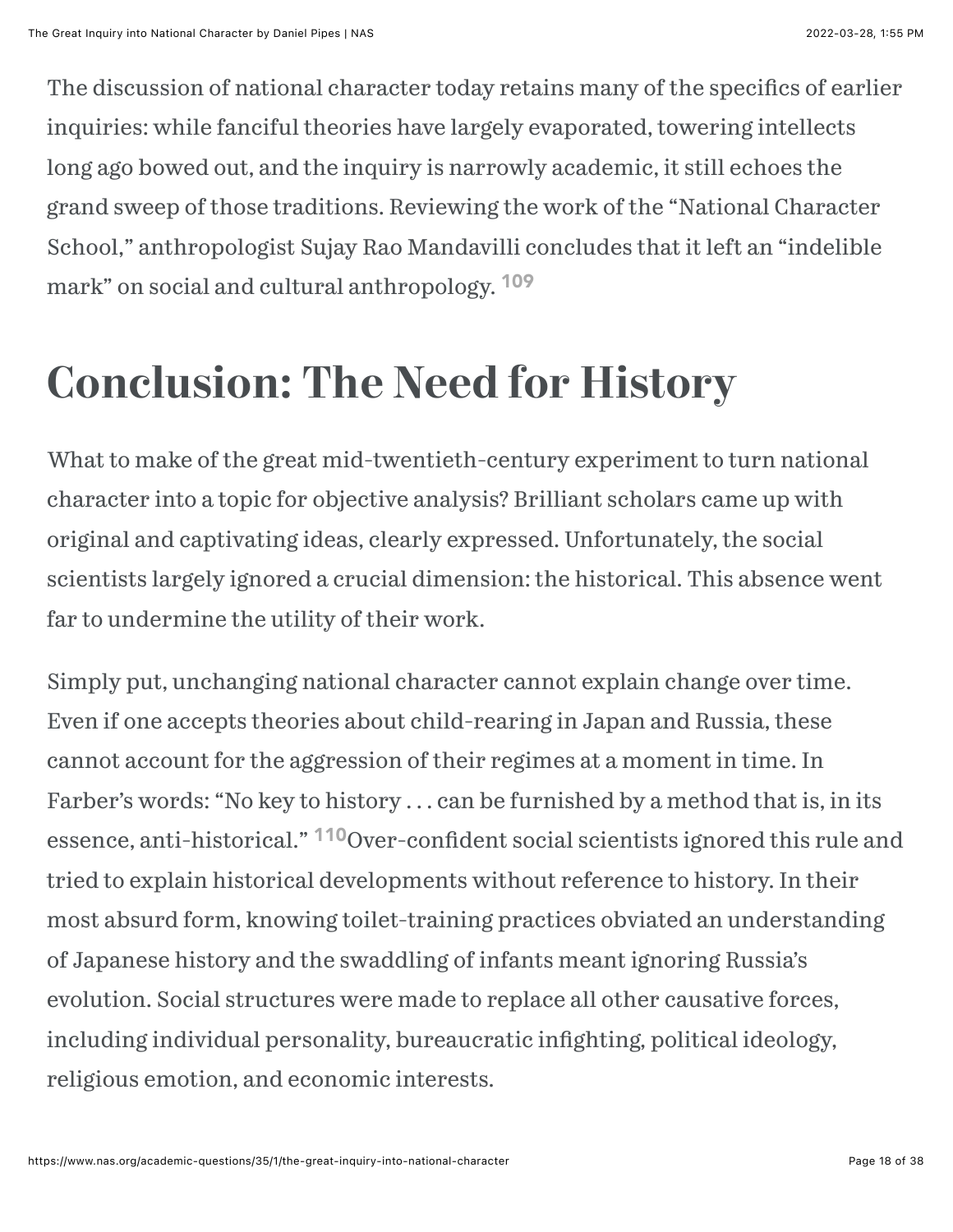"With a wave of the anthropologist's wand," writes Minear, "historical reality disappears, and psycho-cultural analysis remains." He continues, focusing on the effort to understand Japanese actions:

the wartime researchers were anthropologists, not historians, yet they addressed themselves with confidence to questions from which most historians would have flinched. . . . the wartime researchers into Japanese national character were poor historians. They were insensitive to the historical setting in which they worked and from which they tried to abstract Japanese national character. What is more, most of them came to see their analyses of Japanese national character as an explanation of Japanese history, an answer to such questions as why Japan invaded China and why Japan attacked the United States. . . . they saw a direct link between Japanese national character and Japanese foreign policy, a link which relieved them of any need to examine the actual historical setting of the l930s.

Minear continues, with specific reference to Benedict's *Chrysanthemum and the Sword*: "What if the causes of the war were imperial or economic rather than cultural? These are not possibilities Benedict considers seriously. Ultimately, her depiction of Japanese character, heavily historical in content, becomes a character explanation of history. . . . Benedict's analysis thus isolated Japanese behavior from its historical context." [111](#page-34-2)

<span id="page-18-1"></span><span id="page-18-0"></span>The notion of a "social scientist" implies the possibility of studying mankind as one would amoebas or asteroids. The brief but intense scholarly incursion into the murky world of national character suggests the severe limitations of scientific and "historyless["](#page-34-3) <sup>112</sup> methods when applied to humans. As ever, history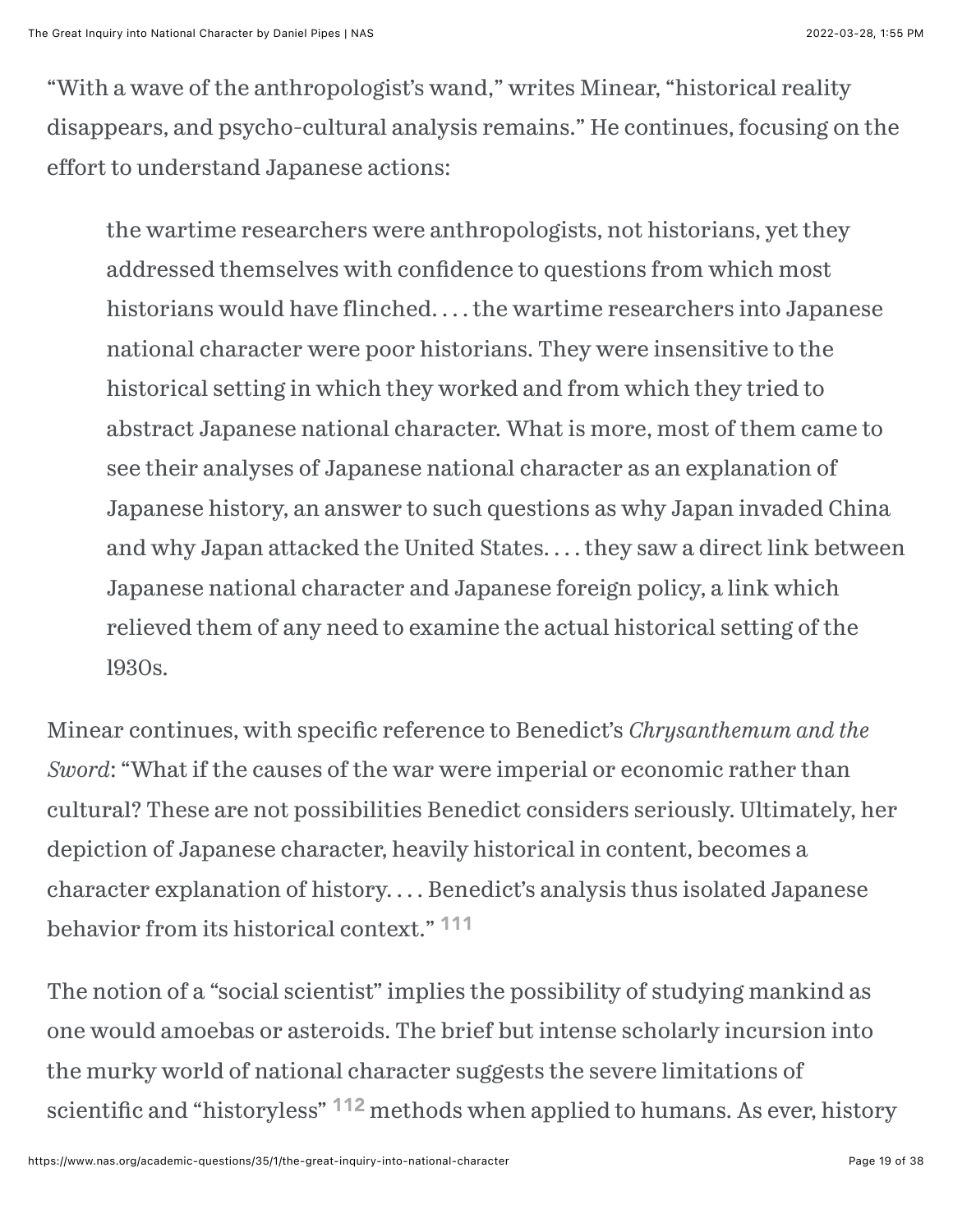provides a necessary approach. In Jacques Barzun's formulation: "the form requisite to convey an explanation of a people is the historical. Don't describe! Tell us what happened, who was there, and who said what." [113](#page-34-4)

<span id="page-19-1"></span><span id="page-19-0"></span>Some social scientists did acknowledge their errors. Already in 1944, the psychologist Otto Klineberg ruefully acknowledged that the study of history "is an absolute prerequisite for a complete picture. Without it, we will make one mistake after another.["](#page-34-5)  $114$  In 1953, the anthropologist Haring conceded that the Japanese national character must be seen in light of historical developments, thereby implicitly recanting his earlier writings (especially the 1946 article, "Aspects of Personal Character in Japan"). <sup>[115](#page-34-6)</sup>

<span id="page-19-3"></span><span id="page-19-2"></span>Were social scientists ever seriously to return to this topic—and they could, for as sociologist Don Martindale notes, "A rich heritage of notions and observations on national character is available" to them <sup>[116](#page-34-7)</sup>—they should learn from the grand but failed study of national character and make history central to their future inquiries.

<span id="page-19-4"></span>When they do, they will find themselves in good company. Historian David Potter reports that, "Among the more prominent American historical writers, there is hardly one who does not, either occasionally or constantly, explicitly or implicitly, invoke the idea of an American national character." For nationalist historians generally, Potter notes, "the concept of national character became... the one dominant historical assumption which pervaded the treatment of all their material," though he concedes they do little to elucidate the concept. <sup>[117](#page-34-8)</sup> Indeed, Potter is the rare historian who incorporates national character research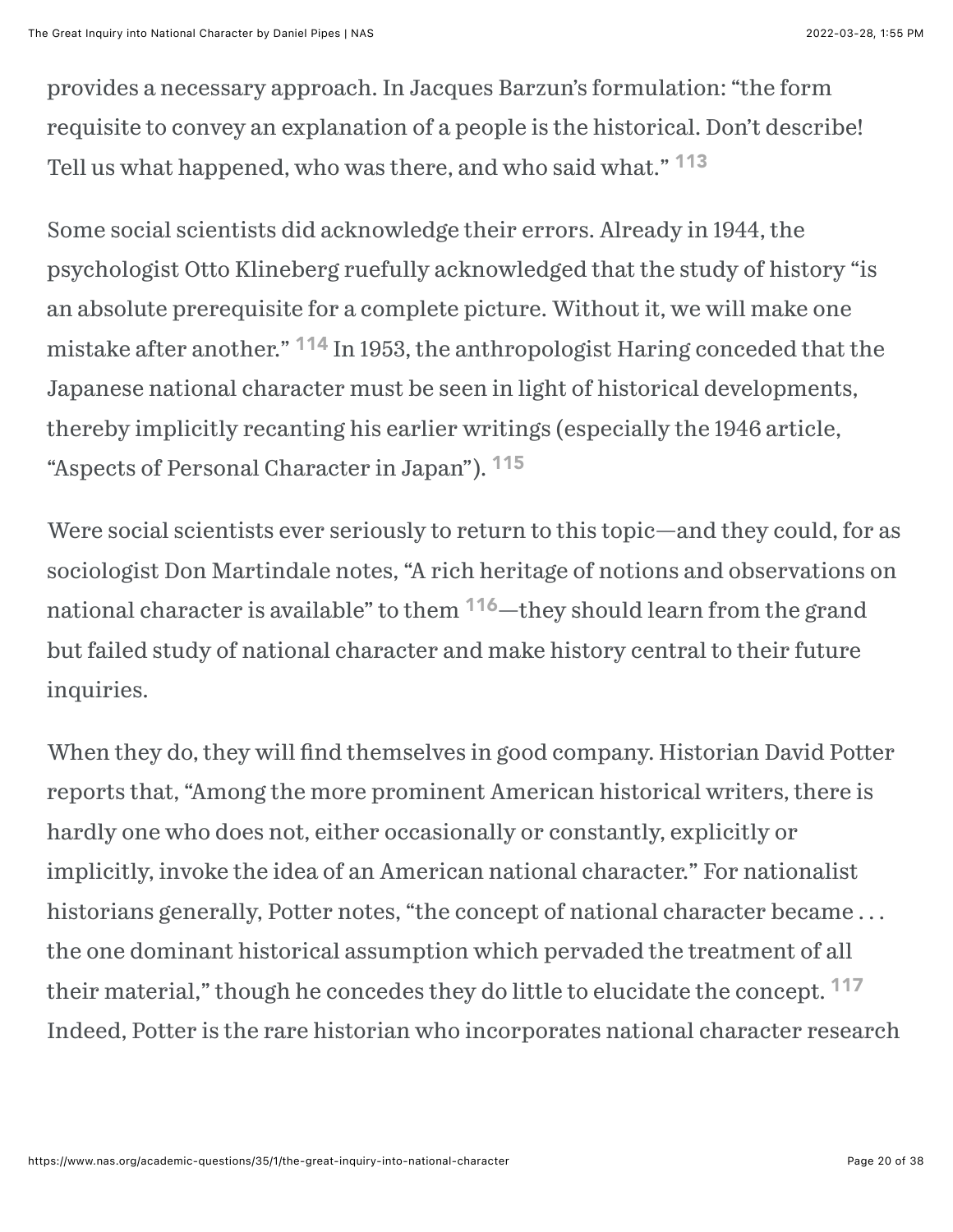in his work, a study of the American character; in a sophisticated historical review, he finds its key not in the usual categories of individualism or conformity, but in a singular commitment to equality. <sup>[118](#page-34-9)</sup>

<span id="page-20-0"></span>So, the basis does exist for a sound inquiry into national character.

# **Appendix: De!nitions**

A roster of distinguished authors has defined *national character*; here are some. Keywords are italicized:

- Gordon Allport: "members of a nation, despite ethnic, racial, religious, or individual differences among them, do *resemble one another in certain fundamental patterns of belief and conduct*, more than they resemble members of other nations." [119](#page-34-10)
- <span id="page-20-1"></span>Jahangir Amuzegar: "if a majority of people *routinely* display certain *attitudes and behavior patterns* not found as commonly or as frequently elsewhere, they may be said to possess a specific national character." <sup>[120](#page-35-0)</sup>
- <span id="page-20-2"></span>Ernest Barker: it is "the sum of *acquired tendencies* built up by its leaders in every sphere of its activity, with the consent and co-operation—active in some, but more or less passive in others—of the general community." <sup>[121](#page-35-1)</sup>
- <span id="page-20-3"></span>Morroe Berger: "the members of a nation, despite admitted differences among  $\bullet$ them, resemble one another in certain *basic patterns of behavior and belief . . .* more than they resemble the members of other nations." <sup>[122](#page-35-2)</sup>
- <span id="page-20-5"></span><span id="page-20-4"></span>Richard Chenevix: it is the sum of "*prominent and leading features* by which that nation is distinguished." [123](#page-35-3)
- Henry V. Dicks: "the broad, *frequently recurring regularities of certain prominent*  $\bullet$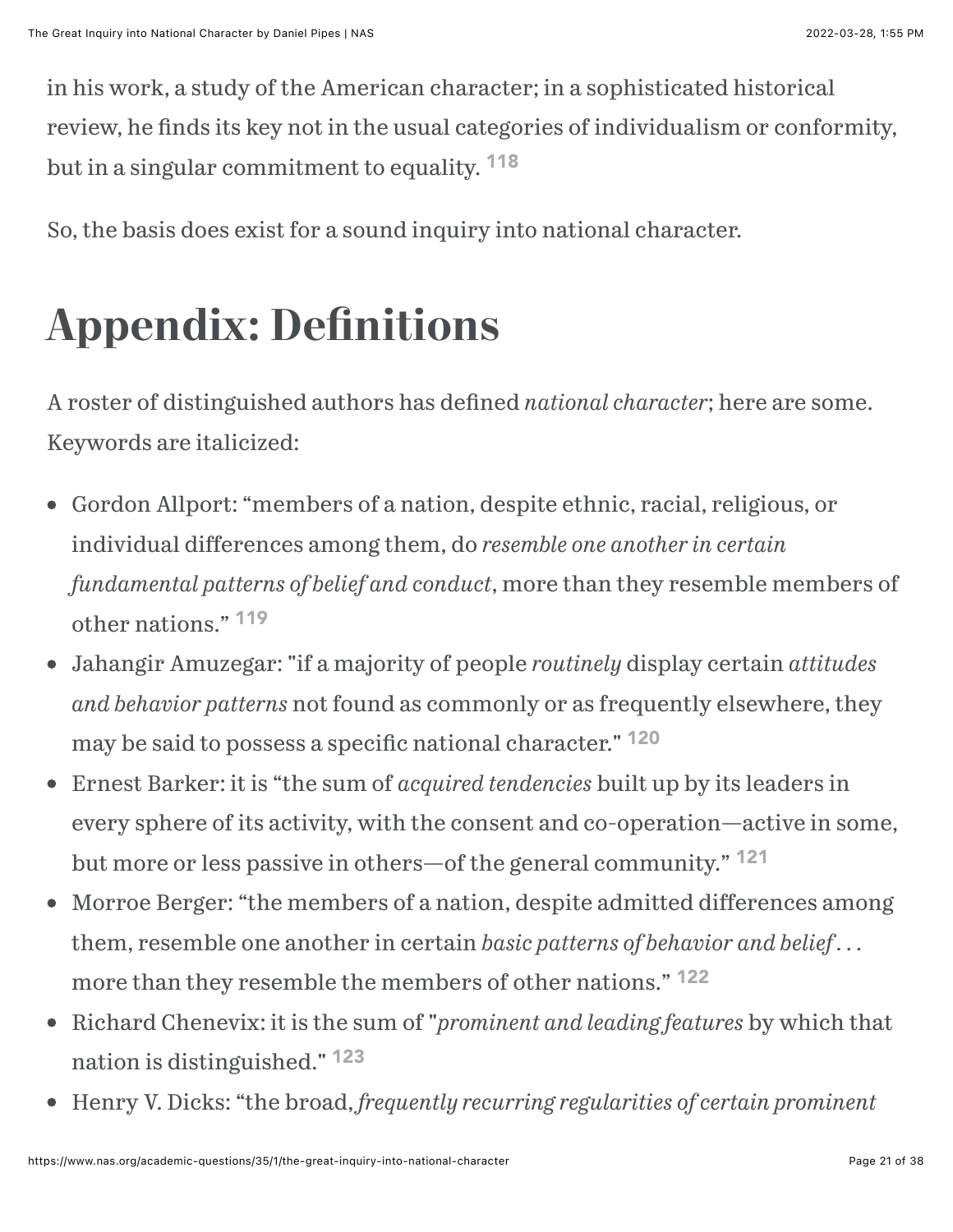<span id="page-21-2"></span><span id="page-21-1"></span><span id="page-21-0"></span>*behaviour traits and motivations* of a given ethnic or cultural group." [124](#page-35-4)

- Morris Ginsberg: "differences in *certain traits or perhaps types* in different groups." [125](#page-35-5)
- Geoffrey Gorer: "National character is an attempt to isolate and identify . . . *shared motives and values and predispositions*." [126](#page-35-6)
- <span id="page-21-3"></span>Sania Hamady: "It stands for a *common denominator of characteristics*, with individuals varying from it in different directions and degrees." [127](#page-35-7)
- <span id="page-21-4"></span>Vidya Hattangadi: "*personality characteristics and patterns* that are  $\bullet$ archetypical among the adult members of a society." [128](#page-35-8)
- <span id="page-21-5"></span>Frederick Hertz: "the *totality of customs, habits and beliefs* widespread in a  $\bullet$ nation." [129](#page-35-9)
- Alex Inkeles and Daniel J. Levinson: it is the "relatively enduring *personality characteristics and patterns* that are modal among the adult members of the society." [130](#page-35-10)
- <span id="page-21-6"></span>Alex Inkeles: "the *dispositions built in the personalities* of the individuals who  $\bullet$ make up a society" and national character is "the sum of such qualities across the individuals who make up a national population." [131](#page-36-0)
- <span id="page-21-7"></span>Hans Kohn: "Life in a common territory, subject to the same *influences of nature and . . . history and legal systems*, produces certain common attitudes and traits, often called national character." [132](#page-36-1)
- <span id="page-21-8"></span>Don Martindale: "National characteristics are a category of *traits that individuals come to display in national groups*." [133](#page-36-2)
- <span id="page-21-10"></span><span id="page-21-9"></span>John Stuart Mill: It is "the character, that is, the *opinions, feelings, and habits* of the people." [134](#page-36-3)
- <span id="page-21-11"></span>Raphael Patai: it is "the sum total of the *motives, traits, beliefs, and values* shared  $\bullet$ by the plurality in a national population." [135](#page-36-4)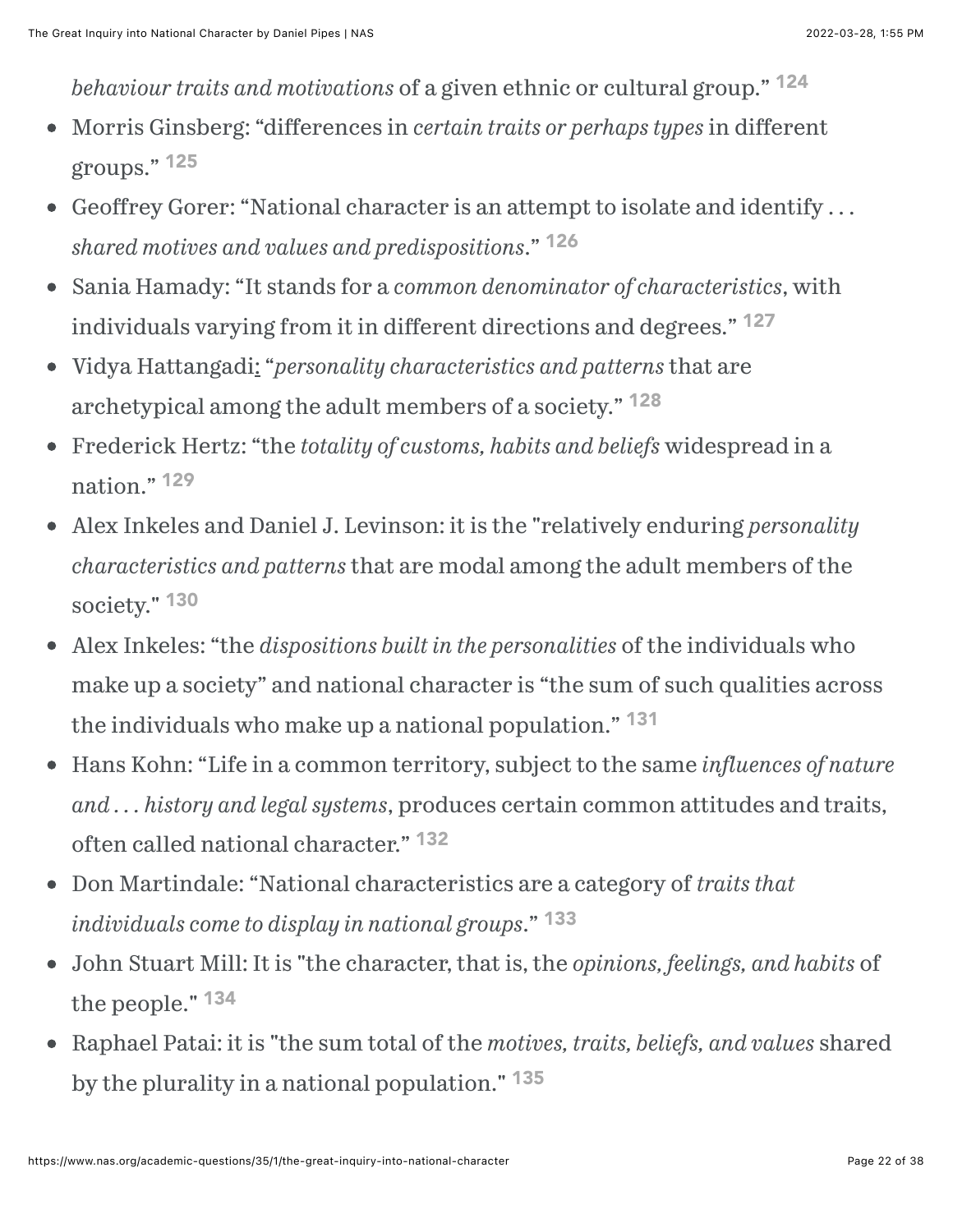<span id="page-22-7"></span>Richard Pipes: it "represents the *spirit* not of an entire nation, but only of that  $\bullet$ social group which at a given time happens to control the instruments of power and the organs of opinion." [136](#page-36-5)

<span id="page-22-0"></span> Jacques Barzun, "The English," *The Nation*, August 14, 1943, 188. [1](#page-1-0)

<span id="page-22-1"></span> Don Martindale, "[The Sociology of National Character,](https://www.jstor.org/stable/1038048)" *The Annals of the American Academy of Political and Social Science* 370 (1967): 31. [2](#page-1-1)

<span id="page-22-2"></span> Thomas Sowell, "[The Character of Nations](https://www.nationalreview.com/2009/06/character-nations-thomas-sowell/)," *National Review* (June 2009). [3](#page-1-2)

<span id="page-22-3"></span> Theodore Roosevelt, "[National Life and Character](https://teachingamericanhistory.org/library/document/national-life-and-character/)," *The Sewanee Review* (May 1894). [4](#page-1-3)

<span id="page-22-4"></span> Stanley Baldwin, ["What England Means to Me](https://spinnet.humanities.uva.nl/images/2013-05/baldwin1924.pdf)," speech to the Royal Society of St George, May 6, 1924; "[Mr. Major's Speech to Conse](http://www.johnmajorarchive.org.uk/1990-1997/mr-majors-speech-to-conservative-group-for-europe-22-april-1993/)rvative Group for Europe," [johnmajorarchive.org, April 22, 1993; David Cameron, "Speech to the Foreign](https://www.theguardian.com/politics/2005/aug/24/conservatives.faithschools) Policy Centre Thinktank," *The Guardian*, August 24, 2005. [5](#page-1-4)

<span id="page-22-5"></span> John Maynard Keynes, *[The Economic Consequences of the Peace](https://www.google.com/books/edition/The_Economic_Consequences_of_the_Peace/AX1EAAAAIAAJ?hl=en&gbpv=1&dq=the+German+understands+and+can+understand+nothing+but+intimidation&pg=PA32&printsec=frontcover)* (London: MacMillan, 1919), 29; quoted in a [Secret memorandum](file:///C:/Users/danielpipes/Google%20Drive/Favorites/Boilerplate/Nuremberg) by Martin Bormann, October 2 1940, published in the *Nuremberg Trial Proceedings*, vol. 7, February 9, 1946. [6](#page-1-5)

<span id="page-22-6"></span> Quoted in Alfred Fouillée, *[Esquisse psychologique des peuples européens](https://archive.org/details/esquissepsychol02fouigoog/page/n10/mode/2up)* (Paris: [7](#page-1-6)Félix Alcan, 1903), I. Quoted in a [Secret memorandum](file:///C:/Users/danielpipes/Google%20Drive/Favorites/Boilerplate/Nuremberg) by Martin Bormann, October 1940, published in the *Nuremberg Trial Proceedings*.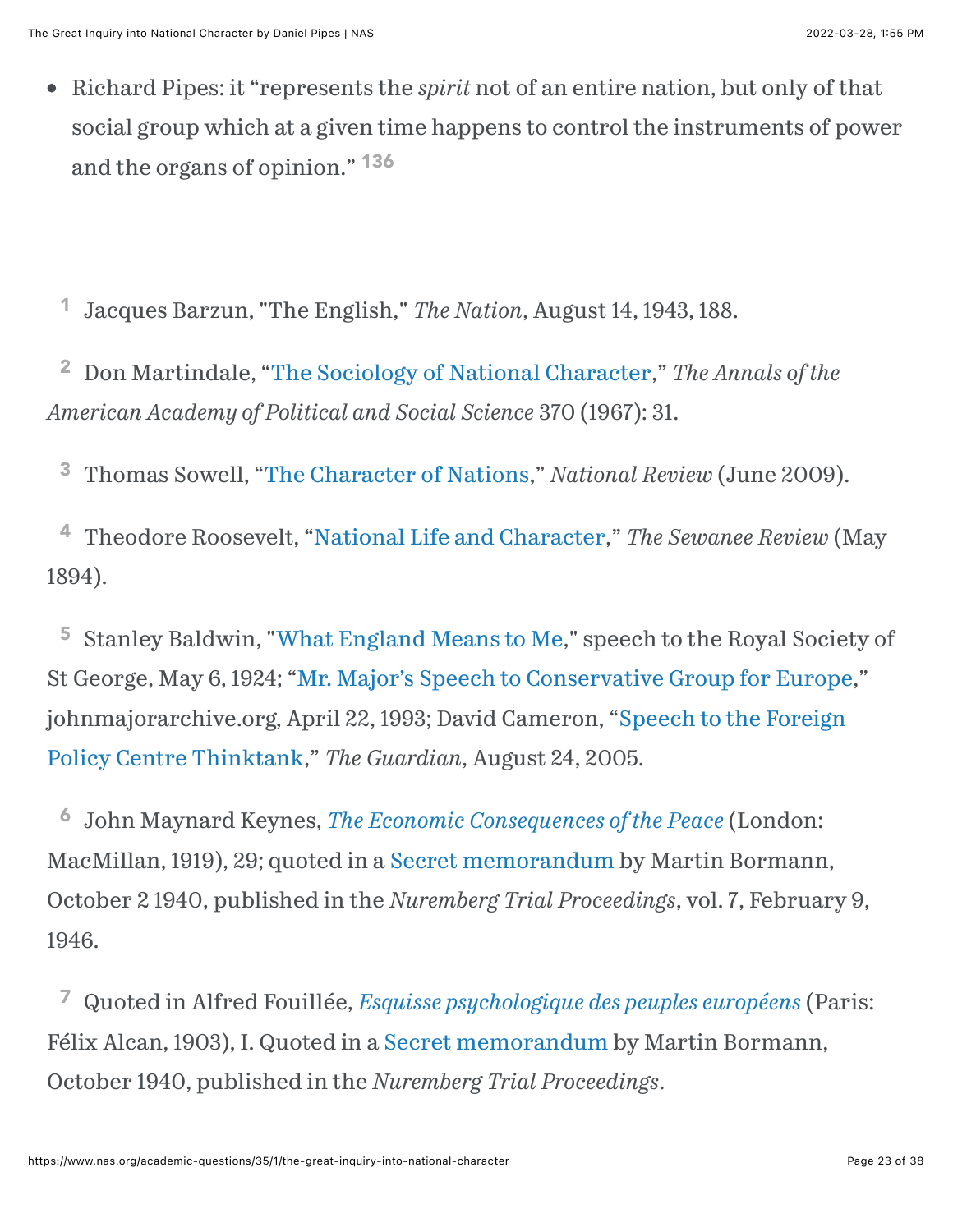<span id="page-23-0"></span><sup>8</sup> ["Nation Building Should Become a National Movement: Modi on Teachers'](https://www.indiatoday.in/india/story/pm-narendra-modi-teachers-day-speech-students-207412-2014-09-05) Day," *India Today*, September 5, 2014.

<span id="page-23-1"></span> Embassy of the People's Republic of China in the United States of America, ["Full text of Hu Jintao's report at 18th Party Congress](file:///C:/Users/danielpipes/Google%20Drive/Favorites/Boilerplate/Embassy%20of%20the%20People)," November 27, 2012. [9](#page-1-8)

<span id="page-23-2"></span><sup>10</sup> Sri Lestari, ["Who Are Indonesia's Election Rivals?"](https://www.bbc.com/news/world-asia-28102777) BBC Indonesian, July 22, 2014.

<span id="page-23-3"></span><sup>11</sup> [Associated Press,](https://apnews.com/article/8fff51f61de3400636ec9af70a2680d8) December 17, 1987.

<span id="page-23-4"></span><sup>[12](#page-1-11)</sup> Theodor W. Adorno et. al., *The Authoritarian Personality* (New York: Harper & Bros., 1950).

<span id="page-23-5"></span> Walter Bagehot, *[Physics and Politics](https://oll.libertyfund.org/title/barrington-the-works-and-life-of-walter-bagehot-vol-8)* (1872) in *The Works and Life of Walter* [13](#page-2-0) *Bagehot,* ed. Mrs. Russell Barrington (London: Longmans, Green, and Co., 1915), vol. 8.

<span id="page-23-6"></span><sup>[14](#page-2-1)</sup> Lawrence Durrell, "Landscape and Character," The New York Times Magazine, June 12, 1960.

<span id="page-23-7"></span><sup>15</sup> David Hume, "[Of National Characters,](https://books.googleusercontent.com/books/content?req=AKW5QafjSJ-KZl8SARL370zQ5Ilkmt4nIyFZZbml9aBR8xhGZ5rFoiZuVv_HceK-q3CbM8Ihb1yDmb4r0x3hT-Z269T_u466bpDqVeqJW4BhZWS3gyeKZ_yX4N4lI7vN2mwybMTjzXVxzv-0sZS-6IoHxPjPgdejwcwUTsrns6aVus468Vse3rEiLkpt71PsRc9WmtrnQCbkhmydtqCv0SIuHb2tI24oNjf6mprPNBSJwgIn12YT4rkz3f1NjlgLYKh03T-yQ6JqUOPRiR-Ws0BfyCcDamWJmw)" The Philosophical Works (Edinburgh: Black and Tait, 1826,), vol. 3.

<span id="page-23-8"></span> T. E. Lawrence, *Se[ven Pillars of Wisdom: A Triumph](https://www.google.com/books/edition/Seven_Pillars_of_Wisdom_The_Evolution_of/4Y4nCwAAQBAJ?hl=en&gbpv=0)* (Garden City, N.Y.: [16](#page-2-3) Doubleday, Doran & Company, 1935), 38.

<span id="page-23-9"></span><sup>[17](#page-2-4)</sup> Theodor Mommsen, *[The History of Rome](https://www.google.com/books/edition/The_History_of_Rome/IQkXAAAAYAAJ?hl=en&gbpv=1&dq=The+Italian+is+deficient+in+the+passion+of+the+heart+mommsen&pg=PA291&printsec=frontcover)*, translated by William Purdie Dickson, book 1, 291.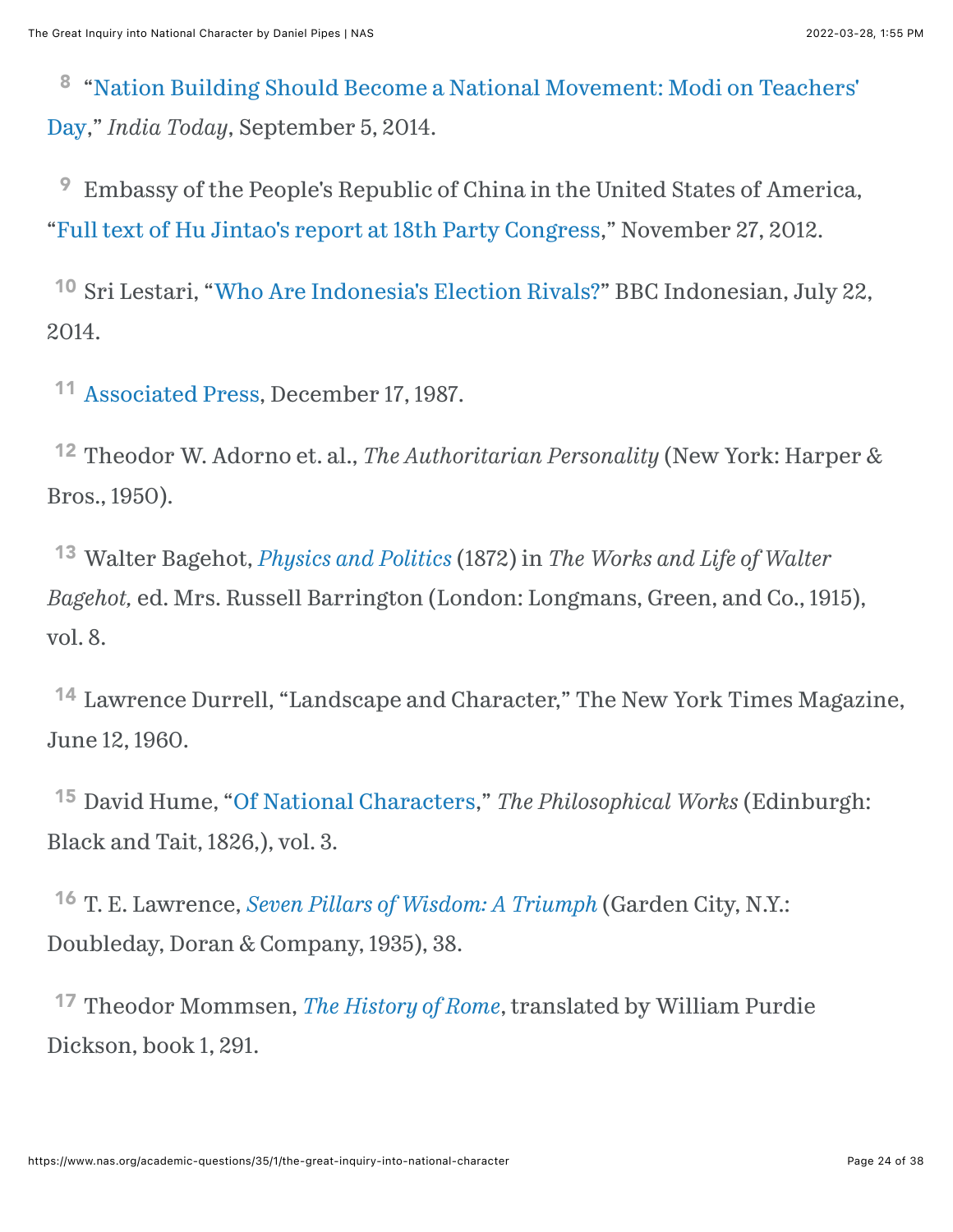<span id="page-24-0"></span><sup>18</sup> [Montesquieu, "Essai sur les causes qui peuvent a](https://fr.wikisource.org/wiki/Livre:Montesquieu_-_M%C3%A9langes_in%C3%A9dits,_1892.djvu)ffecter les esprits et les caractères" (1743) in *Mélanges inédits de Montesquieu* (Bordeaux: G. Gounouilhou, J. Rouam et Cie, 1892), 107-48.

<span id="page-24-1"></span><sup>[19](#page-2-6)</sup> John Ruskin, *The Poetry of Architecture: or, The Architecture of the Nations of [Europe Considered in Its Association with Natural Scenery and National Character](https://www.google.com/books/edition/The_Poetry_of_Architecture/l6caAAAAYAAJ?hl=en&gbpv=1&dq=the+poetry+of+architecture+john+ruskin+1837&printsec=frontcover)* (London: George Allen, 1893).

<span id="page-24-2"></span> Max Weber, "The Junkers and German National Character," in *From Max* [20](#page-2-7) *Weber: Essays in Sociology*, trans. Hans Gerth and C. Wright Mills (New York: Oxford University Press, 1958), 386-95.

<span id="page-24-3"></span><sup>21</sup> Michael McGiffert, ["Selected Writings on American National Character,](https://www.jstor.org/stable/2710962?seq=1)" *American Quarterly* 15 (1963) 271-288.

<span id="page-24-4"></span><sup>[22](#page-2-9)</sup> Hippocrates, *De aere aquis et locis*, ed. W. H. S. Jones (Cambridge: Harvard University Press, 1962-69), Part 16, XVI.

<span id="page-24-5"></span><sup>[23](#page-3-0)</sup> As paraphrased by Ulrich Haarmann, "Ideology and History, Identity and Alterity: The Arab Image of the Turk from the `Abbasids to Modern Egypt," *International Journal of Middle East Studies* 20 (1988): 177.

<span id="page-24-6"></span><sup>24</sup> Hume, ["Of National Characters](https://books.googleusercontent.com/books/content?req=AKW5QafjSJ-KZl8SARL370zQ5Ilkmt4nIyFZZbml9aBR8xhGZ5rFoiZuVv_HceK-q3CbM8Ihb1yDmb4r0x3hT-Z269T_u466bpDqVeqJW4BhZWS3gyeKZ_yX4N4lI7vN2mwybMTjzXVxzv-0sZS-6IoHxPjPgdejwcwUTsrns6aVus468Vse3rEiLkpt71PsRc9WmtrnQCbkhmydtqCv0SIuHb2tI24oNjf6mprPNBSJwgIn12YT4rkz3f1NjlgLYKh03T-yQ6JqUOPRiR-Ws0BfyCcDamWJmw)," vol. 3, 236.

<span id="page-24-7"></span><sup>[25](#page-3-2)</sup> Richard Chenevix, *An Essay upon National Character: Being an Inquiry into Some of' the Principal Causes Which Contribute to Form and Modify the Characters of Nations in the State of Civilisation* (London: James Duncan, 1832), vol 2, 216; vol. 1, 190.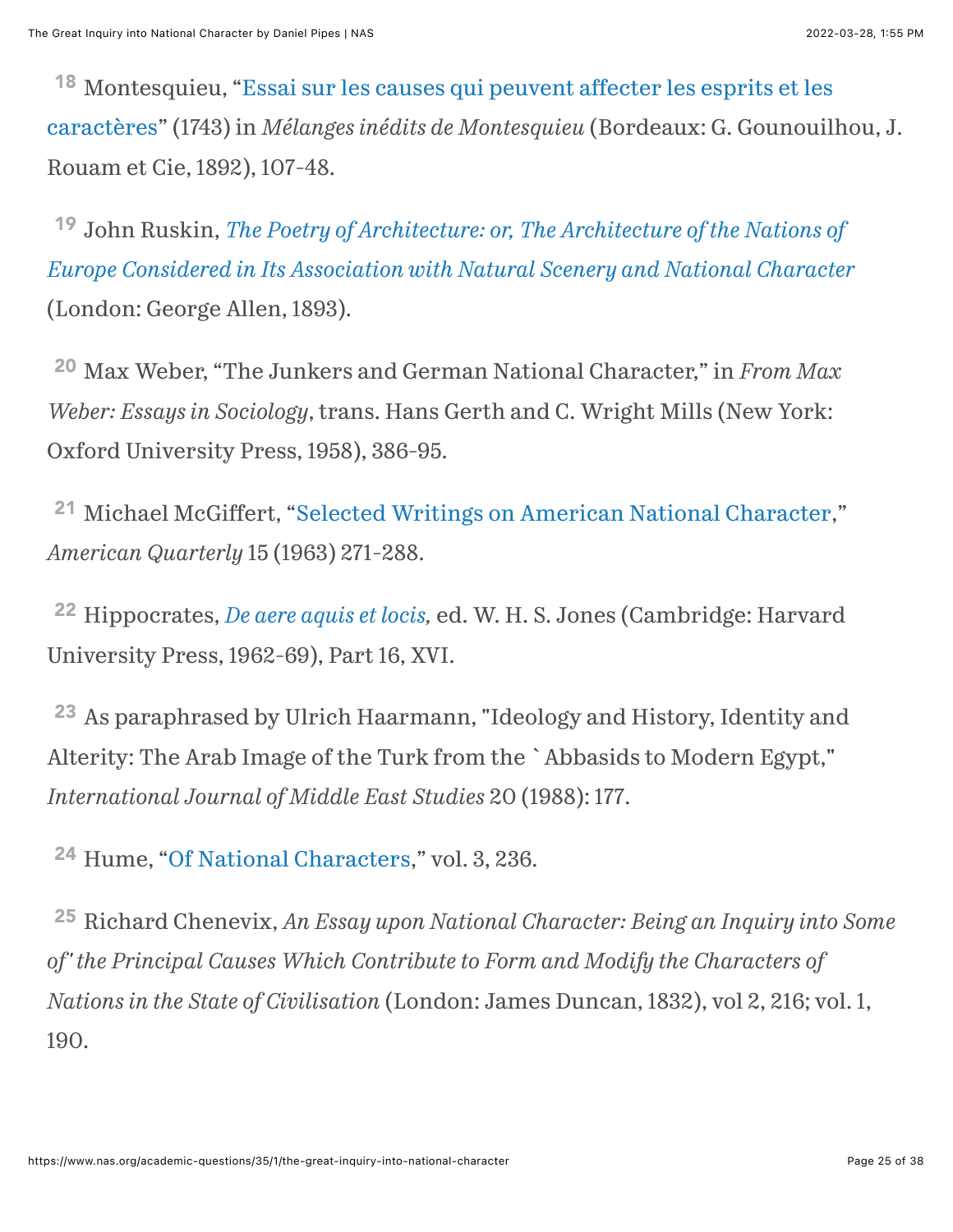<span id="page-25-0"></span> William Dalton Babington, *[Fallacies of Race Theories as Applied to National](https://www.google.com/books/edition/Fallacies_of_Race_Theories_as_Applied_to/5caFAAAAIAAJ?hl=en&gbpv=1&dq=inauthor:%22William+Dalton+Babington%22&printsec=frontcover)* [26](#page-3-3) *Characteristics* (London: Longmans, Green, 1895), 11.

<span id="page-25-1"></span><sup>[27](#page-3-4)</sup> Sidney Lewis Gulick, *[Evolution of the Japanese: A Study of Their Characteristics in](https://www.google.com/books/edition/Evolution_of_the_Japanese/jpRxAAAAMAAJ?hl=en&gbpv=0) Relation to the Principles of Social and Psychic Development* (New York: F. H. Revell, 1905), 115. See also 327.

<span id="page-25-2"></span> William McDougall, *The Group Mind: A Sketch of the Principles of Collective* [28](#page-4-0) *Psychology with Some Attempt to Apply Them to the Interpretation of National Life and Character* (New York: G. P. Putnam's Sons, 1920), 154-55, 164-65. But other leading social scientists, such as Morris Ginsberg specifically argued against the racial basis of national character; see his "National Character and National Sentiment," in ed. J.A. Hadfield, *Psychology and Modern Problems* (New York: Longmans Green, 1936), 29-50.

<span id="page-25-3"></span><sup>29</sup> Theodore Roosevelt, "[National Life and Character](https://teachingamericanhistory.org/library/document/national-life-and-character/)," May 1894. Roosevelt's views on race led to a decision that his statue be removed from the American Museum of Natural History in Ne[w York City. See Frank Miles, "NYC's Museum of](https://www.foxnews.com/us/nyc-museum-of-natural-history-teddy-roosevelt-statue-removing) Natural History to remove Teddy Roosevelt statue, officials say," Fox News, June 21, 2020.

<span id="page-25-4"></span> Charles H. Pearson, *[National Life and Character: A Forecast](https://www.google.com/books/edition/National_Life_and_Character/J49RyAEACAAJ?hl=en&gbpv=1)* (London: Macmillan, [30](#page-4-2) 1893).

<span id="page-25-5"></span><sup>[31](#page-4-3)</sup> M. and R. Bleuler, "Rorschach's Ink Blot Test and Racial Psychology: Mental Peculiarities of Moroccans," *Character and Personality* 4 (1935): 97-114.

<span id="page-25-6"></span><sup>[32](#page-5-0)</sup> J.J. Rein, *[Japan: Travels and Researches Undertaken at the Cost of the Prussian](https://www.google.com/books/edition/Japan/W_cU3fYLlPgC?hl=en&gbpv=1) Government* (London: Hodder and Stoughton, 1884), 395.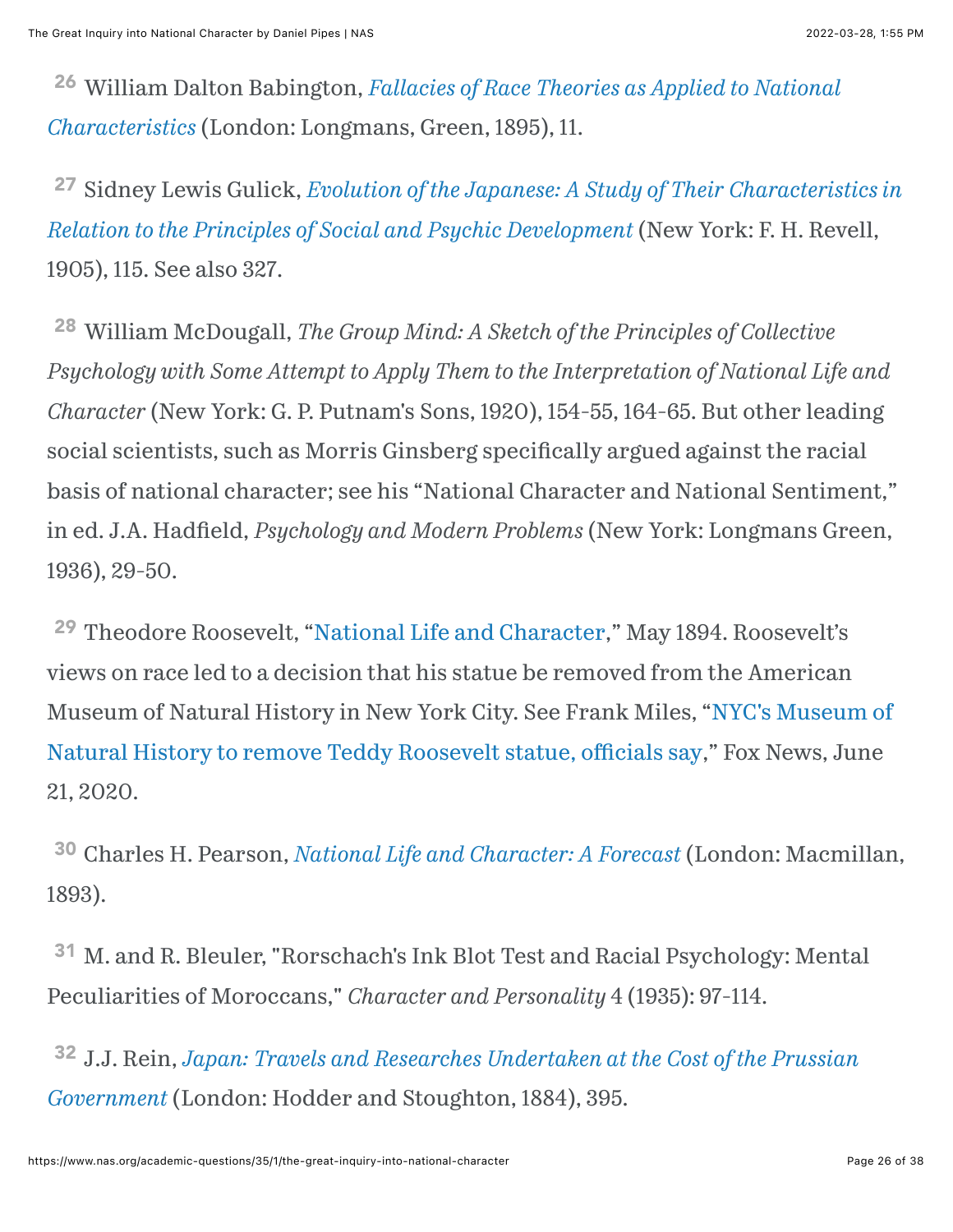<span id="page-26-0"></span> Quoted in Kenneth B. Pyle, *The New Generation in Meiji Japan: Problems of* [33](#page-5-1) *Cultural Identity, 1885-1895* (Stanford, Calif.: Stanford University Press, 1969), 110.

<span id="page-26-1"></span> Sherard Osborn, *[Quedah: A Cruise in Japanese Waters, The Fight on the Peiho](https://www.google.com/books/edition/Quedah_A_Cruise_in_Japanese_Waters_The_F/mmMdAAAAMAAJ?hl=en&gbpv=1&dq=)*, [34](#page-5-2) new ed. (Edinburgh; Blackwood, 1859), 331.

<span id="page-26-2"></span>Gulick, *Evolution of the Japanese*, 13, xi. [35](#page-5-3)

<span id="page-26-3"></span><sup>[36](#page-5-4)</sup> Thorstein Veblen, "The Opportunity of Japan," in *[Essays in Our Changing Order](https://www.google.com/books/edition/Essays_in_Our_Changing_Order/pyZhDwAAQBAJ?hl=en&gbpv=1&dq=)*, ed. Leon Ardzrooni (New York: Viking Press, 1934), 258. (This article was published originally in 1915.)

<span id="page-26-4"></span><sup>[37](#page-5-5)</sup> Inazō Nitobe, "The Influence of the West upon Japan," in Shigénobu Okuma, ed., trans. Marcus B. Huish, *Fift[y Years of Modern Japan](https://www.google.com/books/edition/Fifty_Years_of_New_Japan/_ss-AQAAMAAJ?hl=en&gbpv=1&dq=%22in+the+receptive+faculty+of+the+Japanese+race%22&pg=PA475&printsec=frontcover)* (New York: Dutton, 1909) vol. 2, 475.

 Wilhelm Wundt, *Die Nationen und ihre Philosophie: Ein Kapitel zum Weltkrieg* 38 (Leipzig: Alfred Kröner, 1915).

<span id="page-26-5"></span> Erich R. Jaensch, *Der Gegentypus: Psychologisch-anthropologische Grundlagen* [39](#page-6-0) *deutscher Kulturphilosophie, ausgehend von dem was wir überwinden wolle* (Leipzig: Johann Ambrosius Barth, 1938).

<span id="page-26-6"></span><sup>[40](#page-6-1)</sup> Margaret Mead, "The Study of National Character," in Daniel Lerner, Harold D. Lasswell (eds.), *The Policy Sciences: Recent Developments in Scope and Method* (Stanford: Stanford University Press, 1951), 75.

Frederick Hertz, "War and National Character," *The Contemporary Review* (May 1947): 275.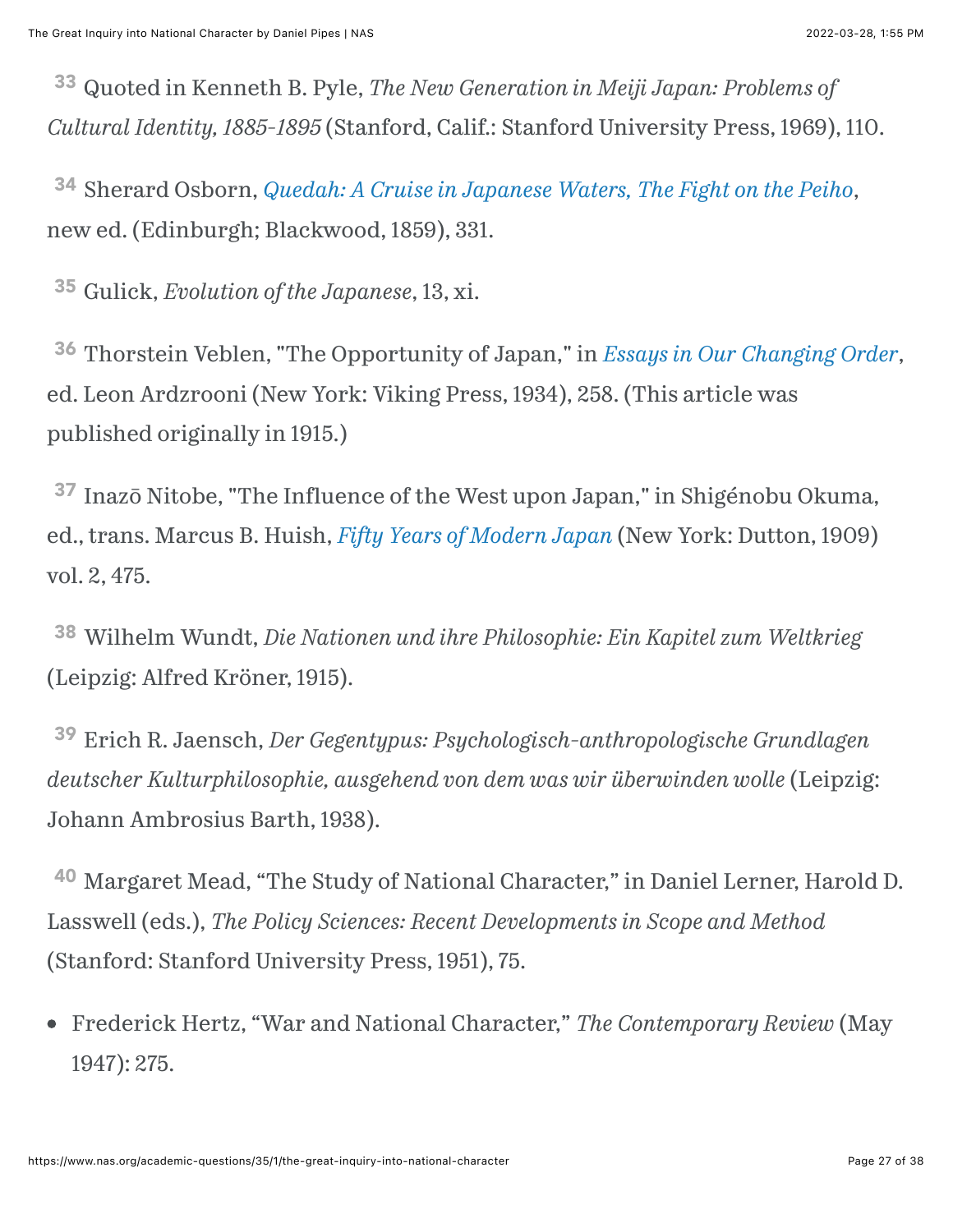<span id="page-27-0"></span> John Stuart Mill, *[The Logic of the Moral Sciences](https://www.google.com/books/edition/The_Logic_of_the_Moral_Sciences/rd_kDwAAQBAJ?hl=en&gbpv=0)* (Mineola, N.Y.: Dover, 2020), 71. [42](#page-6-2) First published in 1872.

<span id="page-27-1"></span> Otto Klineberg, ["A Science of National Character](https://www.jstor.org/stable/27826035?seq=1)," *The Journal of Social* [43](#page-6-3) *Psychology* 19 (1944): 147.

<span id="page-27-2"></span><sup>[44](#page-7-0)</sup> "National Character," an editorial based on a speech by Morris Ginsburg, *Nature*, July 12, 1941, 33.

<span id="page-27-3"></span><sup>[45](#page-7-1)</sup> For example, Margaret Mead, "Study of National Character," 75-76.

<span id="page-27-4"></span> *Science News* 18 (1939): 121. [46](#page-7-2)

<span id="page-27-5"></span><sup>[47](#page-8-0)</sup> Ruth Benedict, *The Chrysanthemum and the Sword: Patterns of Japanese Culture* (Boston: Houghton Mifflin, 1946), 3.

<span id="page-27-6"></span> Geoffrey Gorer, *Japanese Character Structure and Propaganda* (Committee on [48](#page-8-1) Intercultural Relations, March 1942), condensed and published on February 22, 1943 as ["Themes in Japanese Culture,](https://nyaspubs.onlinelibrary.wiley.com/doi/10.1111/j.2164-0947.1943.tb00874.x)" *New York Academy of Science, Transactions*, 5 (1943): 106-24.

<span id="page-27-7"></span> Weston La Barre, "Some Observations on Character Structure in the Orient: [49](#page-10-0) The Japanese," *Psychiatry* 8 (1945): 326, 336, 342.

<span id="page-27-8"></span>Benedict, *The Chrysanthemum and the Sword,* 301. [50](#page-10-1)

<span id="page-27-9"></span> Quoted in John W. Dower, *War Without Mercy: Race and Power in the Paci#c War* [51](#page-10-2)(New York: Pantheon, 1986), 142.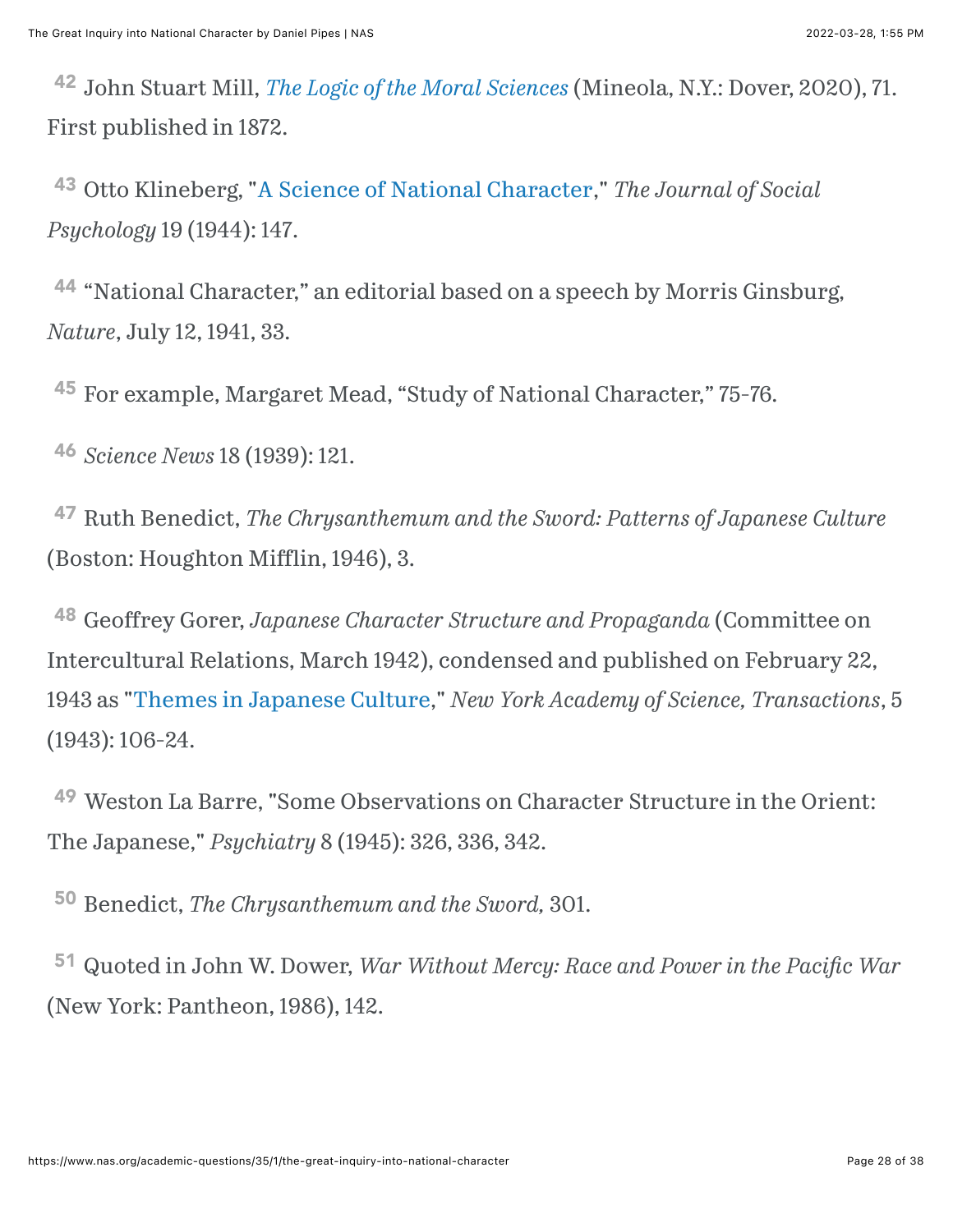<span id="page-28-0"></span>[52](#page-10-3) Quoted in Gavan McCornack and Yoshio Sugimoto, "Modernization and Beyond," in Gavan McCornack and Yoshio Sugimoto, eds., *The Japanese Trajectory: Modernization and Beyond* (Cambridge, Eng.: Cambridge University Press, 1988), 2.

<span id="page-28-1"></span>[53](#page-10-4) Douglas MacArthur, "Address to Members of the Allied Council for Japan, April 5, 1946," in *A Soldier Speaks: Public Papers and Speeches of General of the Army Douglas MacArthur*, ed. Vorin E. Whan, Jr. (New York: Praeger, 1965), 167.

<span id="page-28-2"></span> Douglas G. Haring, "Aspects of Personal Character in Japan," *Far Eastern* [54](#page-11-0) *Quarterly* 6 (1946): 15-16.

<span id="page-28-3"></span>*Nature*, July 12, 1941, 33. [55](#page-11-1)

<span id="page-28-4"></span><sup>[56](#page-11-2)</sup> Ginsberg, "National Character," 196.

<span id="page-28-5"></span>[57](#page-11-3) Richard M. Brickner, *Is Germany Incurable?* (Philadelphia: J.B. Lippincott, 1943).

<span id="page-28-6"></span> Bertram Schaffner, *Father Land: A Study of Authoritarianism in the German* [58](#page-12-0) *Family* (New York: Columbia University Press, 1948), 81, 105. Worse yet plans existed, such as that of Harvard anthropologist Earnest Hooten, to have German [males and females mate with non-Germans to "Breed War Strain out of](https://fultonhistory.com/Newspaper%2018/New%20York%20NY%20PM%20%20Daily/New%20York%20NY%20PM%20Daily%201942/New%20York%20NY%20PM%20Daily%201942%20-%208441.pdf) Germans," *PM*, January 4, 1943.

<span id="page-28-7"></span>Dower, *War Without Mercy*, 121-22, 139. [59](#page-12-1)

<span id="page-28-8"></span> John F. Embree, "Standardized Error and Japanese Character: A Note on [60](#page-12-2)Political Interpretation," *World Politics* 2 (1949-50): 439-43.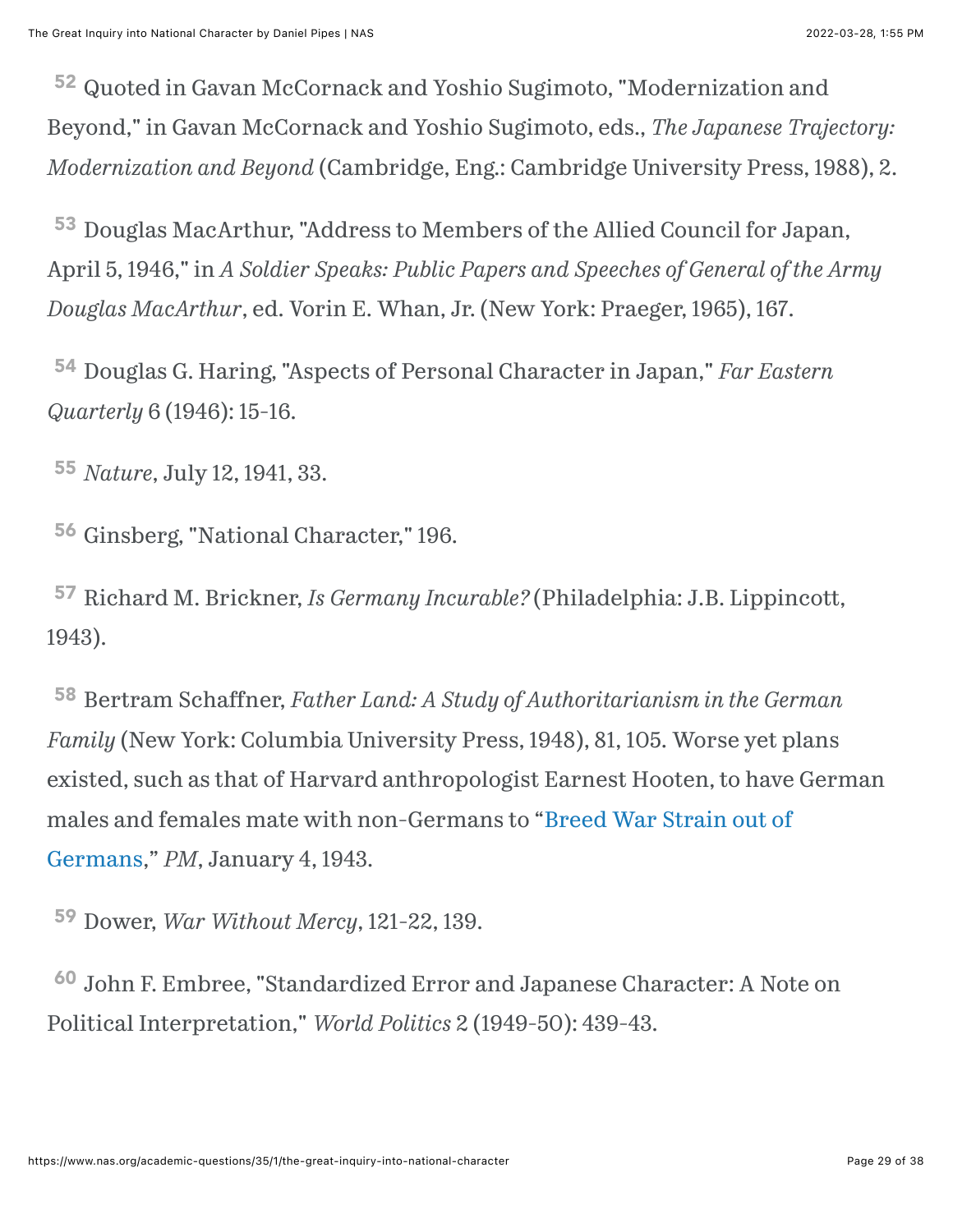<span id="page-29-0"></span><sup>[61](#page-12-3)</sup> Fred N. Kerlinger, "Behavior and Personality in Japan: A Critique of Three Studies of Japanese Personality," *Social Forces* 31 (1953): 257-58.

<span id="page-29-1"></span><sup>[62](#page-12-4)</sup> Clyde Kluckhohn, *[Mirror for Man: The Relation of Anthropology to Modern Life](https://archive.org/stream/in.ernet.dli.2015.215136/2015.215136.Mirror-For_djvu.txt)* (London: George G. Harrap and Co.: 1950), 184.

<span id="page-29-2"></span> John Embree, *The Japanese Nation: A Social Survey* (New York: Farrar & [63](#page-13-0) Rinehart, 1945), 235-36.

<span id="page-29-3"></span><sup>[64](#page-13-1)</sup> Hamilton Fyfe, *[The Illusion of National Character](https://www.google.com/books/edition/The_Illusion_of_National_Character/tfq8ugAACAAJ?hl=en)* (London: Watts, 1946), 2.

<span id="page-29-4"></span><sup>[65](#page-13-2)</sup> Haring, "Aspects of Personal Character in Japan," 14.

<span id="page-29-5"></span> Bertram Wolfe, "The Swaddled Soul of the Great Russians," *The New Leader*, [66](#page-13-3) January 29, 1951, 15.

<span id="page-29-6"></span><sup>[67](#page-13-4)</sup> Maurice L. Farber, "English and Americans: A Study in National Character," *The Journal of Psychology* 32 (1951): 241. Farber also sardonically noted that if swaddling is so important, then "alterations in social, political, and economic institutions will be of minor importance compared with what could be accomplished by modifying specific child-rearing practices." Maurice L. Farber, "Psychiatric Interpretation of Russian History: A Reply To Geoffrey Gorer," *American Slavic and East European Review* 9 (1950): 153.

<span id="page-29-7"></span><sup>[68](#page-13-5)</sup> Ralph Linton, "The Concept of National Character," in *Personality and Political Crisis: New Perspectives from Social Science and Psychiatry for the Study of War and Politics*, ed. Alfred H. Stanton and Stewart E. Perry (Glencoe, Illinois: The Free Press, 1951), 142-43.

<span id="page-29-8"></span>Douglas G. Haring, "Re: Ethnocentric Anthropologists," letter, 53 (1951): 135. [69](#page-13-6)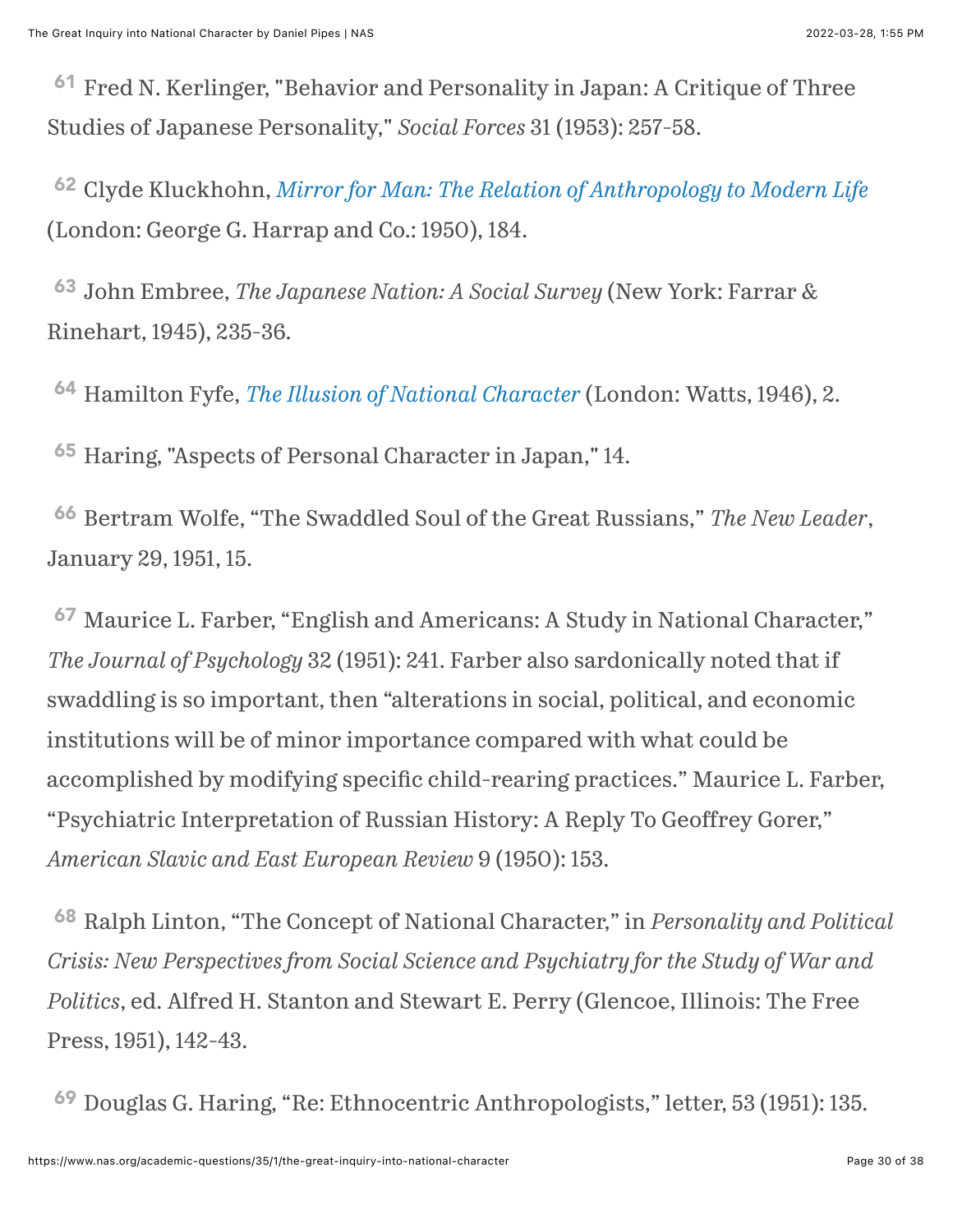<span id="page-30-0"></span><sup>70</sup> [Morroe Berger, "The Study of Man: 'Understanding National Character'—and](https://www.commentarymagazine.com/articles/commentary-bk/the-study-of-man-understanding-national-characterand-war/) War, *Commentary*, April 1951.

<span id="page-30-1"></span> David Mandelbaum, "[On the Study of National Character](https://www.jstor.org/stable/664585)," *American* [71](#page-13-8) *Anthropologist* 55 (1953): 176.

<span id="page-30-2"></span> David M. Potter *[People of Plenty: Economic Abundance and the American](https://play.google.com/store/books/details/People_of_Plenty_Economic_Abundance_and_the_Americ?id=yLT95KZEsWEC)* [72](#page-13-9) *Character* (Chicago: University of Chicago Press, 1954).

<span id="page-30-3"></span><sup>[73](#page-14-0)</sup> Milton Mayer, *[They Thought They Were Free: The Germans 1933-45](https://www.google.com/books/edition/They_Thought_They_Were_Free/8NFG1pAivX8C?hl=en&gbpv=0)* (Chicago: University of Chicago Press, 2013), 240. Originally published in 1955.

<span id="page-30-4"></span><sup>[74](#page-14-1)</sup> E. Adamson Hoebel, "Anthropological Perspectives on National Character," in *The Annals of the American Academy of Political and Social Science* 370 (1967): 2, 4.

<span id="page-30-5"></span> Ezra F. Vogel, *Japan as Number One* (Cambridge, Mass.: Harvard University [75](#page-14-2) Press, 1979), ix.

<span id="page-30-6"></span><sup>76</sup> [Peter T. Suzuki, "A Retrospective Analysis of a Wartime 'National Character'](http://www.jstor.com/stable/29789986) Study," *Dialectical Anthropology*, 5 (1980): 33-46.

<span id="page-30-7"></span>[77](#page-14-4) See summary of La Barre on page 19.

<span id="page-30-8"></span><sup>[78](#page-14-5)</sup> Richard E. Minear, "The Wartime Studies of Japanese National Character," *The Japan Interpreter*, 13 (Summer 1980): 56.

<span id="page-30-9"></span><sup>[79](#page-14-6)</sup> Dean Peabody, *National Characteristics* (Cambridge, Eng.: Cambridge University Press, 1985), 18.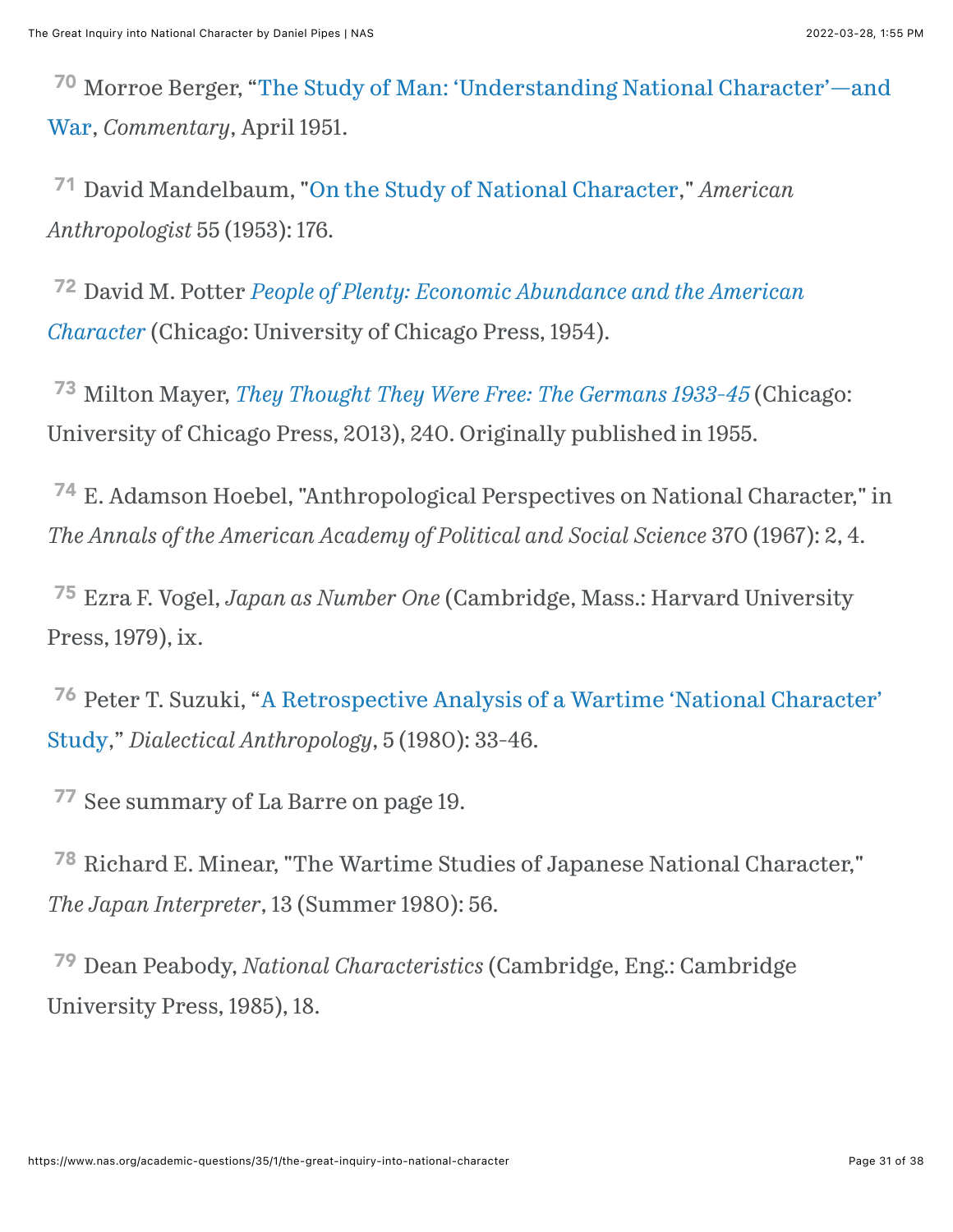<span id="page-31-0"></span><sup>[80](#page-14-7)</sup> Quoted in Kawamura Nozomu, "The Concept of Modernization Re-examined from the Japanese Experience," in Gavan McCornack and Yoshio Sugimoto, eds., *The Japanese Trajectory: Modernization and Beyond* (Cambridge, Eng.: Cambridge University Press, 1988), 268.

<span id="page-31-1"></span><sup>[81](#page-14-8)</sup> Michael Gellert, *[The Fate of America: An Inquiry Into National Character](https://www.google.com/books/edition/The_Fate_of_America/HjLPezDFkgwC?hl=en&gbpv=0)* (Dulles, Va: Potomac, 2001), Introduction.

<span id="page-31-2"></span>82 [Robert R. McCrae and Antonio Terracciano, "National Character and](https://www.jstor.org/stable/20183103?seq=1) Personality," *Current Directions in Psychological Science*, 15 (2006): 156-60.

<span id="page-31-3"></span><sup>83</sup> N. Pam, ["National Character,](https://psychologydictionary.org/national-character/)" *Psychology Dictionary*, April 7, 2013.

<span id="page-31-4"></span><sup>84</sup> Charles Hill, ["The American Character](https://www.hoover.org/research/american-character)," Hoover Institution, June 21, 2016, accessed December 14, 2020.

<span id="page-31-5"></span><sup>[85](#page-15-3)</sup> Adam Rittenberg, "The Study of National Character in the Post War Era: the [work of Erich Fromm, David Riesman, and David Potter" MA thesis, \(Portland,](https://doi.org/10.15760/etd.5735) Ore.: Portland State University, 1988), 1.

<span id="page-31-6"></span>86 [Morroe Berger, "The Study of Man: 'Understanding National Character'—and](https://www.commentarymagazine.com/articles/commentary-bk/the-study-of-man-understanding-national-characterand-war/) War, *Commentary* (April 1951).

<span id="page-31-7"></span> Margaret Mead, *And Keep Your Powder Dry: An Anthropologist Looks at America* [87](#page-15-5) (New York: Wm. Morrow, 1942); Geoffrey Gorer, The American People: A Study in National Character (New York: W. W. Norton, 1948).

<span id="page-31-8"></span> Dante Moreira Leite, *O Caráter Nacional Brasileiro: História de uma Ideologia* [88](#page-15-6)[\(Sao Paulo: Livraria pioneira editôra, 1954\); see also José Honório Rodrigues,](https://www.google.com/books/edition/The_Brazilians/wxiCBAAAQBAJ?hl=en&gbpv=0) *The Brazilians: Their Character and Aspirations*, trans. Ralph Edward Dimmick (Austin: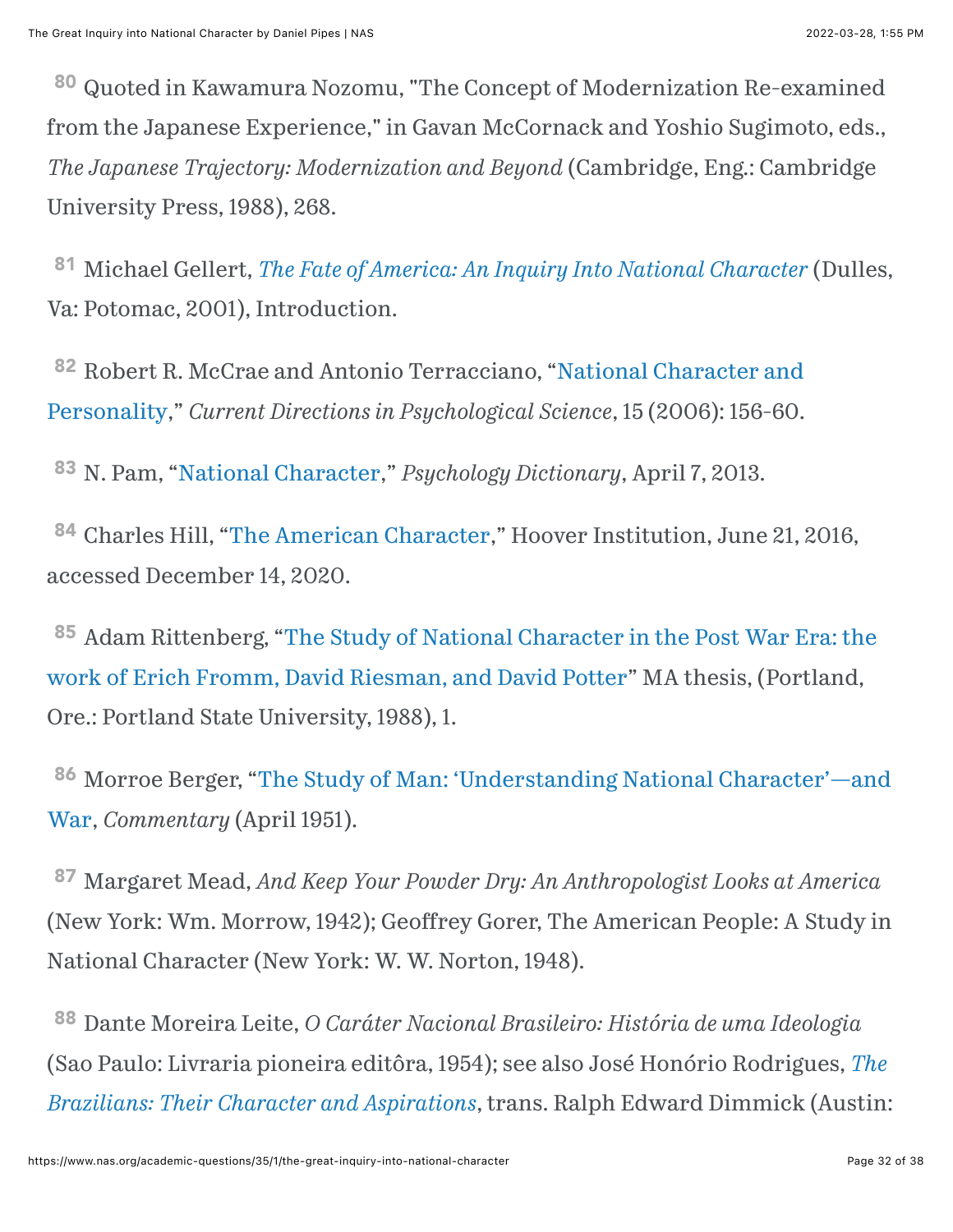University of Texas Press, 2014); original publication in 1967.

<span id="page-32-0"></span> Francis L.K. Hsu, *Under the Ancestors' Shadow: Chinese Culture and Personality* [89](#page-15-7) (New York: Columbia University Press, 1948).

<span id="page-32-1"></span><sup>[90](#page-15-8)</sup> Sanjay Srivastava, *[Constructing Post-Colonial India: National Character and the](https://www.google.com/books/edition/Constructing_Post_Colonial_India/cW6FAgAAQBAJ?hl=en&gbpv=0) Doon School* (London: Taylor & Francis, 2005).

<span id="page-32-2"></span><sup>[91](#page-15-9)</sup> Geoffrey Gorer, *[Exploring English Character](https://archive.org/details/exploringenglish002763mbp)* (New York: Criterion, 1955). On a lighter note, see the cartoons collected in Pont [Graham Laidler], *The British: Character* (London: Collins, 1938).

<span id="page-32-3"></span><sup>[92](#page-15-10)</sup> R. H. Lowie, *The German People* (New York: Rinehart, 1945).

<span id="page-32-4"></span><sup>[93](#page-15-11)</sup> Geoffrey Gorer and John Rickman, The People of Great Russia (London: Cresset, 1949); Margaret Mead, *Soviet Attitudes toward Authority: An Interdisciplinary Approach to Soviet Character* (New York: McGraw-Hill, 1951).

<span id="page-32-5"></span> H.C.J. Duijker, N.H. Frijda, *National Character and National Stereotypes: A Trend* [94](#page-15-12) *Report Prepared for the International Union of Scienti#c Psychology* (Amsterdam: North-Holland Publishing Co., 1960).

<span id="page-32-6"></span> Washington Platt, *[National Character in Action: Intelligence Factors in Foreign](https://www.google.com/books/edition/National_Character_in_Action/qRaPzQEACAAJ?hl=en)* [95](#page-15-13) *Relations* (New Brunswick: Rutgers University Press, 1961)

<span id="page-32-7"></span><sup>96</sup> Berger, ["The Study of Man.](https://www.commentarymagazine.com/articles/commentary-bk/the-study-of-man-understanding-national-characterand-war/)"

<span id="page-32-8"></span><sup>[97](#page-16-0)</sup> Dean Peabody, *National Characteristics* (Cambridge, Eng.: Cambridge University Press, 1985).

<span id="page-32-9"></span><sup>[98](#page-16-1)</sup> "Why I Fear the Germans," *New York Times*, [April 25, 1990](https://www.nytimes.com/1990/04/25/opinion/why-i-fear-the-germans.html?searchResultPosition=1).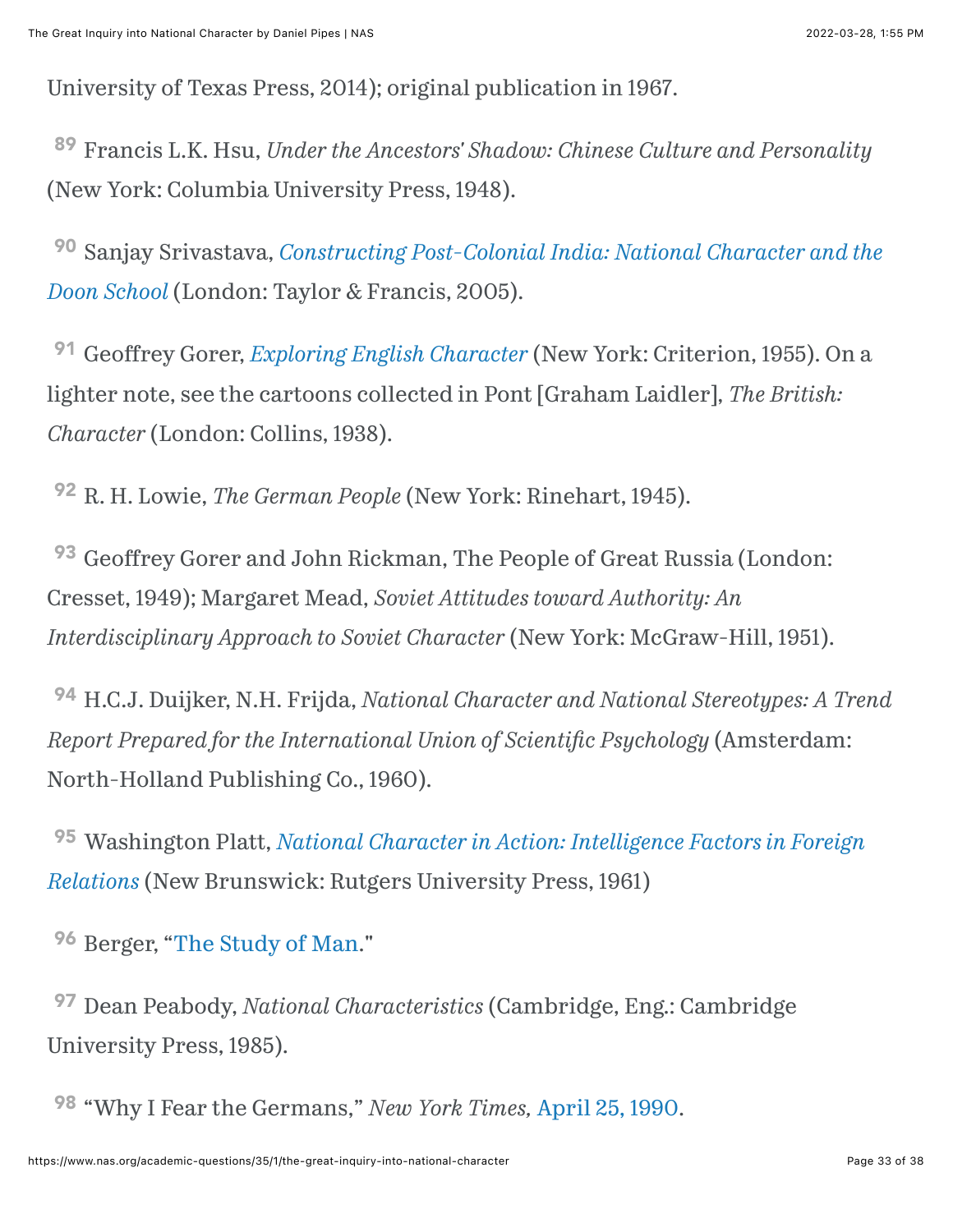<span id="page-33-0"></span> Alex Inkeles, *[National Character: A Psycho-Social Perspective](https://www.routledge.com/National-Character-A-Psycho-Social-Perspective/Inkeles/p/book/9781412854962)* (New Brunswick: [99](#page-16-2) Transaction, 1997).

<span id="page-33-1"></span> Gellert, *[The Fate of America](https://www.google.com/books/edition/The_Fate_of_America/HjLPezDFkgwC?hl=en&gbpv=0)*; Finn Pollard, *[The Literary Quest for an American](https://www.google.com/books/edition/The_Literary_Quest_for_an_American_Natio/E6TgMyAjUhoC?hl=en&gbpv=0)* [100](#page-16-3) *National Character* (New York: Routledge, 2009).

<span id="page-33-2"></span> Warren [or Lung-kee] Sun, *[The Chinese National Character: From Nationhood to](https://www.routledge.com/The-Chinese-National-Character-From-Nationhood-to-Individuality-From-Nationhood/Sun/p/book/9780765608277)* [101](#page-16-4) *Individuality* (London: Routledge, 2002).

<span id="page-33-3"></span><sup>[102](#page-16-5)</sup> Peter Mandler, *[The English National Character: The History of an Idea from](https://yalebooks.yale.edu/book/9780300246520/english-national-character) Edmund Burke to Tony Blair* (New Haven: Yale University Press, 2006).

<span id="page-33-4"></span> Balázs Trencsényi, *[The Politics of "National Character": A Study in Interwar East](https://www.google.com/books/edition/The_Politics_of_National_Character/_-_GBQAAQBAJ?hl=en&gbpv=0)* [103](#page-16-6) *European Thought* (New York: Routledge, 2012).

<span id="page-33-5"></span> Roberto Romani, *National Character and Public Spirit in Britain and France,* [104](#page-16-7) *1750–1914* [\(Cambridge, Eng.: Cambridge University Press, 2001\); Helmut Kuzm](https://www.google.com/books/edition/National_Character_and_Public_Spirit_in/ha9ZFEJCnJAC?hl=en&gbpv=0)ics, Roland Axtmann, *[Authority, State and National Character: The Civilizing Process in](https://www.google.com/books/edition/Authority_State_and_National_Character/L8PLW51DrZsC?hl=en&gbpv=1&dq=%22national+character%22&printsec=frontcover) Austria and England, 1700-1900* (Aldershot: Ashgate, 2007).

<span id="page-33-6"></span><sup>[105](#page-16-8)</sup> R. Lynn, *[Personality and National Character](https://www.google.com/books/edition/Personality_and_National_Character/JJhGBQAAQBAJ?hl=en&gbpv=1)* (Oxford: Pergamon, 2013).

<span id="page-33-7"></span><sup>106</sup> "[national character](https://www.jstor.org/action/doBasicSearch?Query=%22national+character%22&acc=off&wc=on&fc=off&group=none)" at JSTOR.org, accessed October 27, 2020.

<span id="page-33-8"></span> "[National Character,](https://www.encyclopedia.com/social-sciences-and-law/sociology-and-social-reform/sociology-general-terms-and-concepts/national-character)" *International Encyclopedia of the Social Sciences*, [107](#page-16-10) accessed December 19, 2020.

<span id="page-33-9"></span><sup>108</sup> "[national character](https://books.google.com/ngrams/graph?content=%22national+character%22&year_start=1800&year_end=2019&corpus=26&smoothing=3&direct_url=t1%3B%2C%22%20national%20character%20%22%3B%2Cc0)" at Google Ngram, accessed November 8, 2020.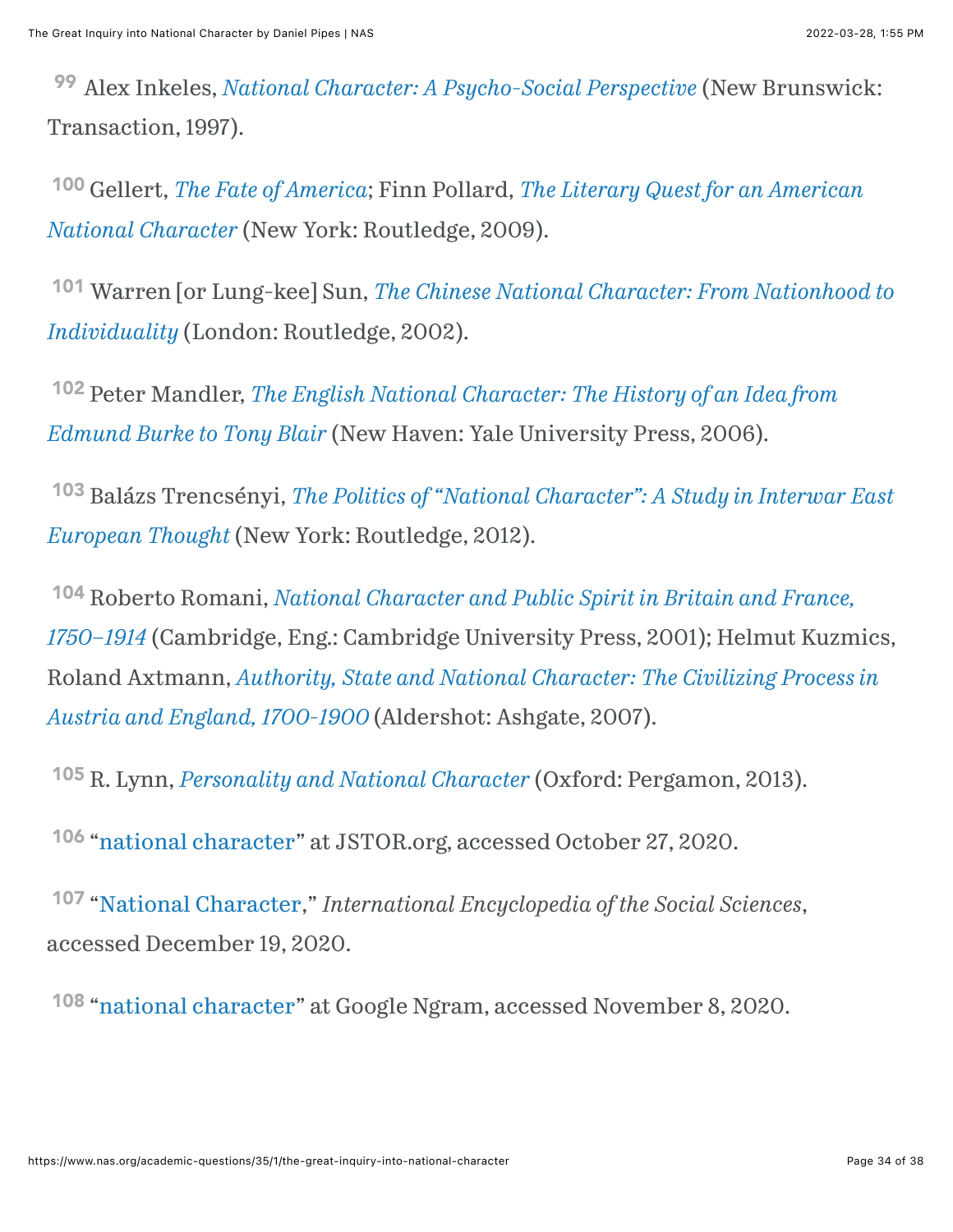<span id="page-34-0"></span><sup>[109](#page-17-0)</sup> Sujay Rao Mandavilli, "The relevance of Culture and Personality Studies, National Character Studies, Cultural Determinism and Cultural Diffusion in Twenty-fi[rst Century Anthropology: An assessment of their compatibility with](https://www.researchgate.net/publication/322959935_The_relevance_of_Culture_and_Personality_Studies_National_Character_Studies_Cultural_Determinism_and_Cultural_Diffusion_in_Twenty-first_Century_Anthropology_An_assessment_of_their_compatibility_with_S) Symbiotic models of Socio-cultural change," *ELK Asia Pacific Journal of Social Science* 4 (2018): 12.

<span id="page-34-1"></span><sup>[110](#page-17-1)</sup> Farber, "Psychiatric Interpretation," 161.

<span id="page-34-2"></span><sup>[111](#page-18-0)</sup> Richard E. Minear, "The Wartime Studies of Japanese National Character," *The Japan Interpreter*, 13 (Summer 1980): 37, 44-45

<span id="page-34-3"></span> Bertram Wolfe, "The Swaddled Soul of the Great Russians," *The New Leader*, [112](#page-18-1) January 29, 1951, 17.

<span id="page-34-4"></span><sup>[113](#page-19-0)</sup> Jacques Barzun, "The English," *The Nation*, August 14, 1943, 189.

<span id="page-34-5"></span><sup>114</sup> Klineberg, "[A Science of National Character,](https://www.jstor.org/stable/27826035?seq=1)" 160.

<span id="page-34-6"></span><sup>[115](#page-19-2)</sup> Douglas G. Haring, "Japanese National Character: Cultural Anthropology, Psychoanalysis, and History," *Yale Review* (Spring 1953): 375-92.

<span id="page-34-7"></span><sup>116</sup> Don Martindale, "[The Sociology of National Character](https://www.jstor.org/stable/1038048)," *The Annals of the American Academy of Political and Social Science*, 370 (1967): 31.

<span id="page-34-8"></span>Potter, *People of Plenty.* [117](#page-19-4)

<span id="page-34-9"></span> [David M. Potter, "The Quest for the National Character," in](https://www.google.com/books/edition/The_Reconstruction_of_American_History/PkR2AAAAMAAJ?hl=en&gbpv=0) *The Reconstruction* [118](#page-20-0) *of American History*, ed. John Higham (New York: Humanities Press, 1962), 213.

<span id="page-34-10"></span><sup>[119](#page-20-1)</sup> Gordon W. Allport, *The Nature of Prejudice* (Boston: Beacon, 1954), 116.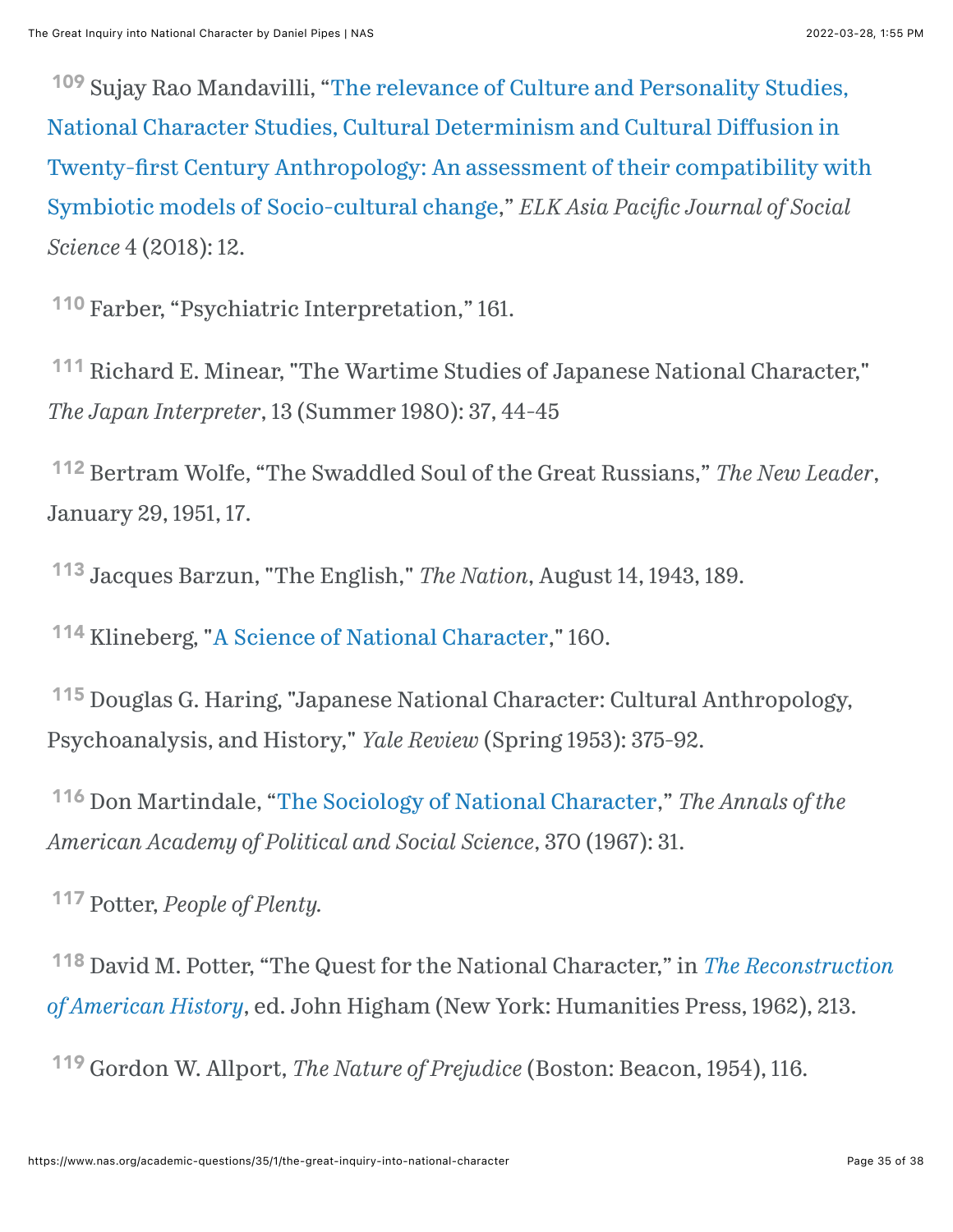<span id="page-35-0"></span> Jahangir Amuzegar, *The Dynamics of the Iranian Revolution: The Pahlavis'* [120](#page-20-2) *Triumph and Tragedy* (Albany, N.Y.: State University of New York Press, 1991), 99.

<span id="page-35-1"></span> Ernest Barker, *[National Characters and the Factors in Its Formation](https://archive.org/details/in.ernet.dli.2015.34098/page/n21/mode/2up)*, 3rd ed. [121](#page-20-3) (London: Methuen, 1939), 140.

<span id="page-35-2"></span><sup>122</sup> [Morroe Berger, "The Study of Man: 'Understanding National Character'—and](https://www.commentarymagazine.com/articles/commentary-bk/the-study-of-man-understanding-national-characterand-war/) War, *Commentary*, April 1951.

<span id="page-35-3"></span>Chenevix, *Essay*, vol. 1, 1. [123](#page-20-5)

<span id="page-35-4"></span><sup>[124](#page-21-0)</sup> Henry V. Dicks, "Personality Traits and National Socialist Ideology: A wartime study of German Prisoners of War," *Human Relations* 3 (1950): 112.

<span id="page-35-5"></span><sup>125</sup> Morris Ginsberg, "[National Character](https://bpspsychub.onlinelibrary.wiley.com/doi/10.1111/j.2044-8295.1942.tb01020.x)," *British Journal of Psychology* 32 (1942): 183-205.

<span id="page-35-6"></span>Geoffrey Gorer, *[Exploring English Character](https://archive.org/details/exploringenglish002763mbp)* (New York: Criterion, 1955), 29. [126](#page-21-2)

<span id="page-35-7"></span> Sania Hamady, *[Temperament and Character of the Arabs](https://www.google.com/books/edition/Temperament_and_Character_of_the_Arabs/tKX-IeFMNKAC?hl=en&gbpv=1&dq=Sonia+Hamady,+Temperament+and+Character+of+the+Arabs&printsec=frontcover)* (New York: Twayne, [127](#page-21-3) 1960), 23.

<span id="page-35-8"></span><sup>128</sup> Vidya Hattangadi, "[Why study of National Character is important?"](http://drvidyahattangadi.com/why-study-of-national-character-is-important/) dr[vidyahattangadi.com](http://drvidyahattangadi.com/), June 13 2016.

<span id="page-35-9"></span>Frederick Hertz, "War and National Character," *The Contemporary Review* [129](#page-21-5) (May 1947): 277.

<span id="page-35-10"></span><sup>[130](#page-21-6)</sup> Alex Inkeles, Daniel J. Levinson, "National Character: The Study of Modal Personality and Sociocultural Systems," in *Handbook of Social Psychology*, edited by Gardner Lindzey (Reading, Mass.: Addison-Wesley, 1954), vol. 2, 983. In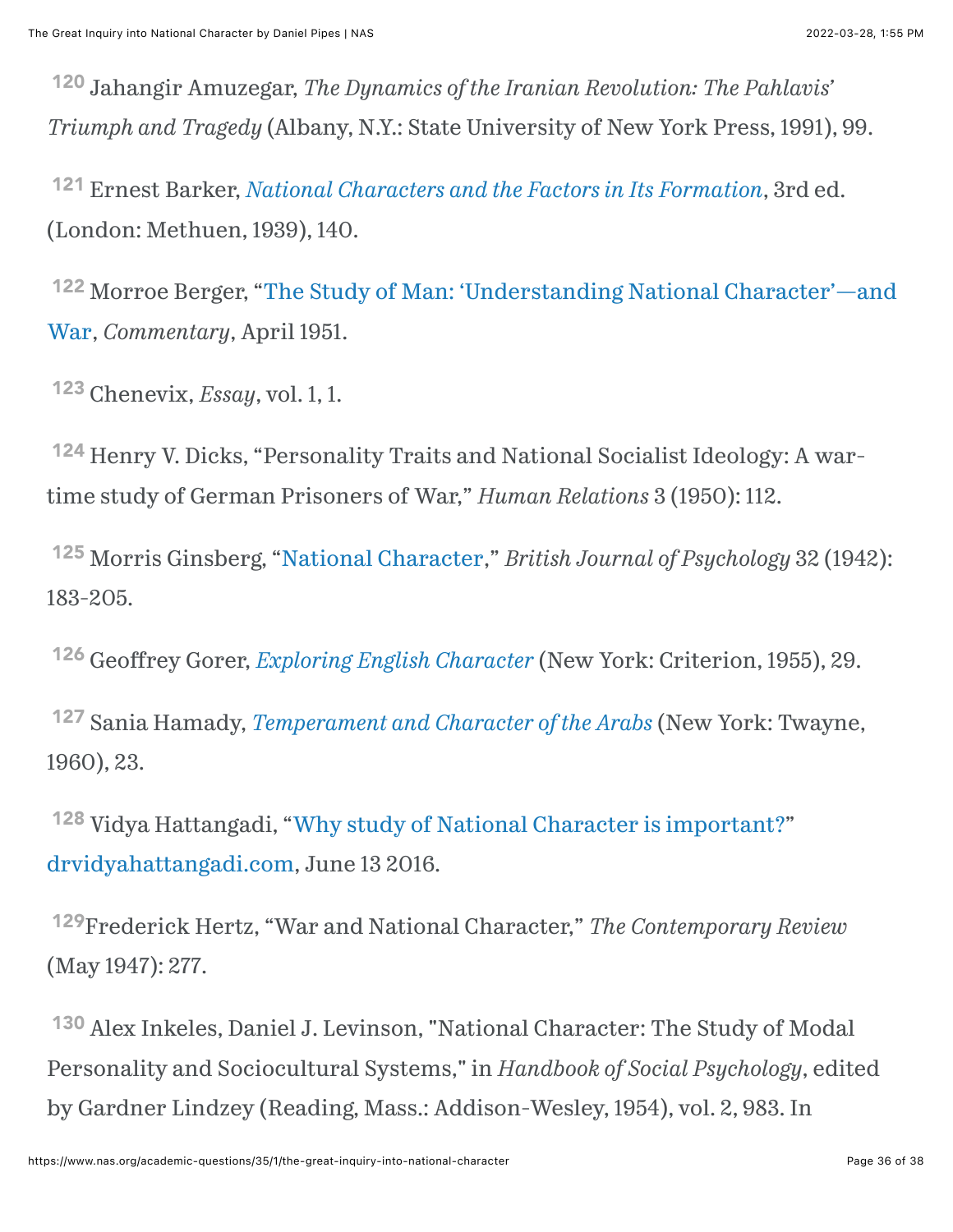statistics, *modal* means the value (or number) that recurs most frequently in a given set.

<span id="page-36-0"></span> Alex Inkeles, *[National Character: A Psycho-Social Perspective](https://www.google.com/books/edition/National_Character/w0JuBQAAQBAJ?hl=en&gbpv=1&bsq=barker)* (New Brunswick: [131](#page-21-7) Transaction, 1997), preface.

<span id="page-36-1"></span> Hans Kohn, *[The Idea Of Nationalism: A Study In Its Origins And Background](https://books.google.com/books?id=Qnwbviylg6wC&newbks=0&printsec=frontcover&pg=PA9&dq=Kohn+#v=onepage&q&f=false)* [132](#page-21-8) (New York: Macmillan, 1944), 9.

<span id="page-36-2"></span><sup>133</sup> Don Martindale, "[The Sociology of National Character](https://www.jstor.org/stable/1038048)," *The Annals of the American Academy of Political and Social Science*, 370 (1967): 35.

<span id="page-36-3"></span> John Stuart Mill, *[The Collected Works of John Stuart Mill](https://www.routledgehistoricalresources.com/economic-thought/sets/collected-works-of-john-stuart-mill),* ed. John M. Robson [134](#page-21-10) (London: Routledge, 1963-1991), vol. 8, 905.

<span id="page-36-4"></span><sup>[135](#page-21-11)</sup> Raphael Patai, *The Arab Mind* (New York: Charles Scribner's Sons, 1976), 18.

<span id="page-36-5"></span><sup>[136](#page-22-7)</sup> Richard Pipes, "A Historian's Reflections," *Vital Speeches of the Day* 36, no. 23 (October 1970): 729.

*Photo by [Mr Cup / Fabien Barral](https://unsplash.com/@iammrcup?utm_source=unsplash&utm_medium=referral&utm_content=creditCopyText) on [Unsplash](https://unsplash.com/?utm_source=unsplash&utm_medium=referral&utm_content=creditCopyText)*

#### Related Article

[The Tragedy of Mariam, The Fair Queen of Jewry: The](https://www.nas.org/academic-questions/35/1/the-tragedy-of-miriam-the-fair-queen-of-jewry-the-feminist-sop-for-renaissance-drama) Feminist Sop for Renaissance Drama

Academic feminists go to some pretty strange lengths to ensu......